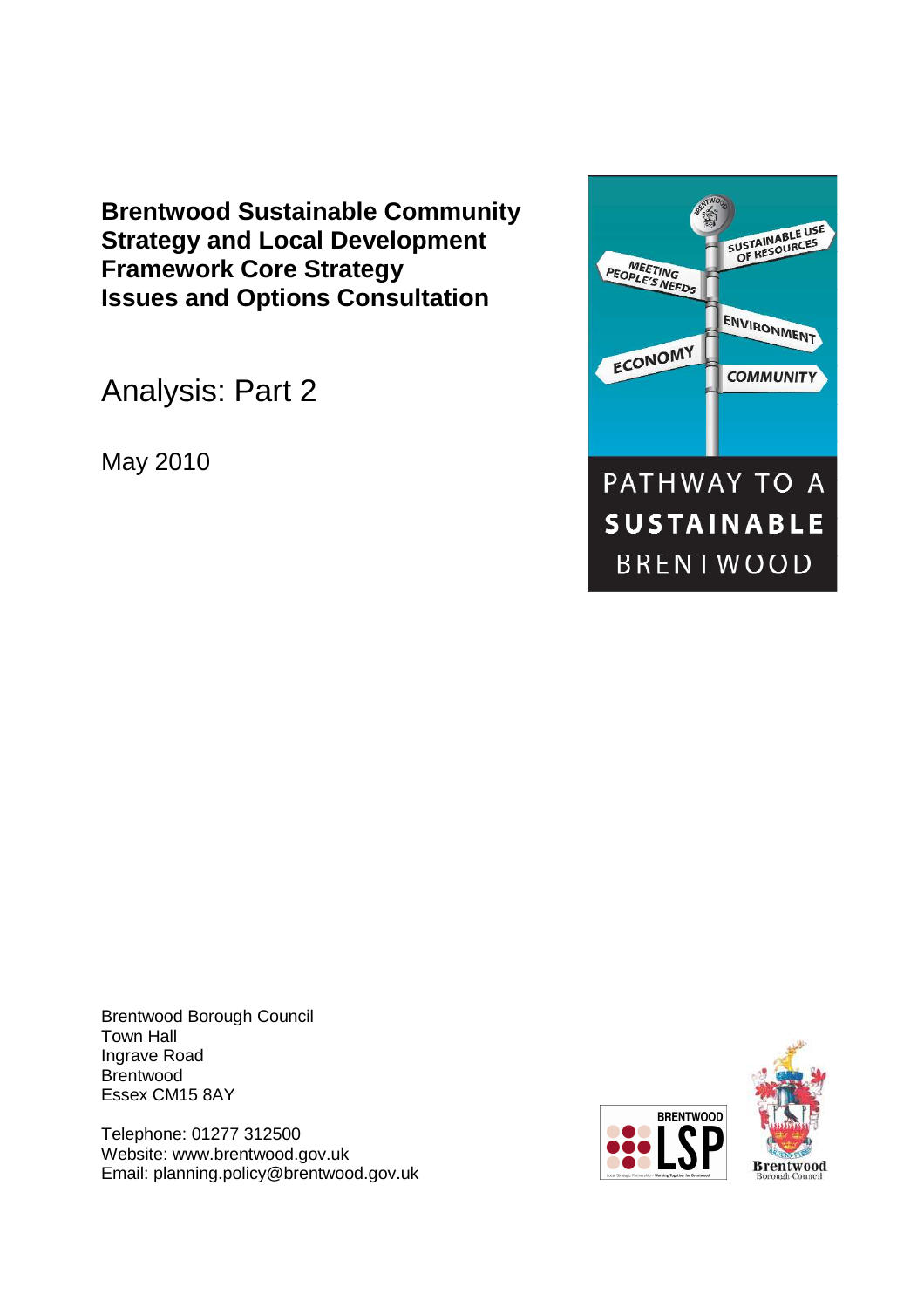| $\overline{2}$ |                                                           |  |
|----------------|-----------------------------------------------------------|--|
|                |                                                           |  |
|                |                                                           |  |
|                |                                                           |  |
| 3              |                                                           |  |
|                |                                                           |  |
|                |                                                           |  |
| $\overline{4}$ |                                                           |  |
|                |                                                           |  |
|                |                                                           |  |
| 5              | Theme 2: Ensuring the Protection of the Natural and Built |  |
|                |                                                           |  |
|                |                                                           |  |
|                |                                                           |  |
| 6              | Theme 3: Local Economy and Economic Development15         |  |
|                |                                                           |  |
|                |                                                           |  |
| 7              |                                                           |  |
|                |                                                           |  |
|                |                                                           |  |
| 8              | Theme 4: Meeting People's Needs - Transport21             |  |
|                |                                                           |  |
|                |                                                           |  |
| 9              | Theme 4: Meeting People's Needs - Infrastructure 24       |  |
|                |                                                           |  |
|                |                                                           |  |
| 10             | Theme 5: Ensuring a Healthier Lifestyle and Safer         |  |
|                |                                                           |  |
|                |                                                           |  |
|                |                                                           |  |
| 11             | Spatial Options for the Future Development of Brentwood28 |  |
|                |                                                           |  |
|                |                                                           |  |
| 12             |                                                           |  |
|                |                                                           |  |
|                |                                                           |  |
|                |                                                           |  |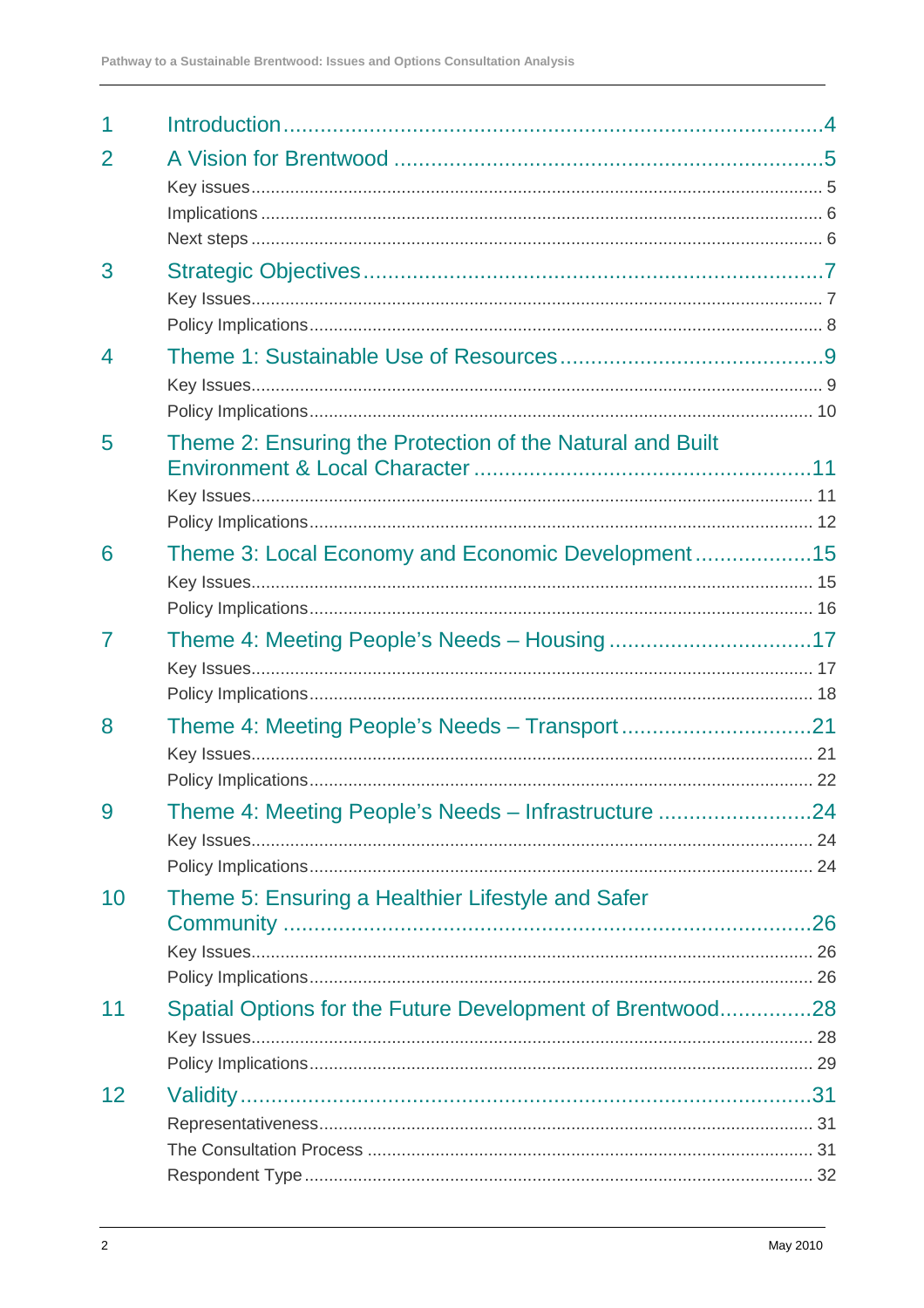| 13 <sup>7</sup> |           |  |
|-----------------|-----------|--|
|                 |           |  |
|                 | Timing 23 |  |
|                 |           |  |
|                 |           |  |
|                 |           |  |
|                 |           |  |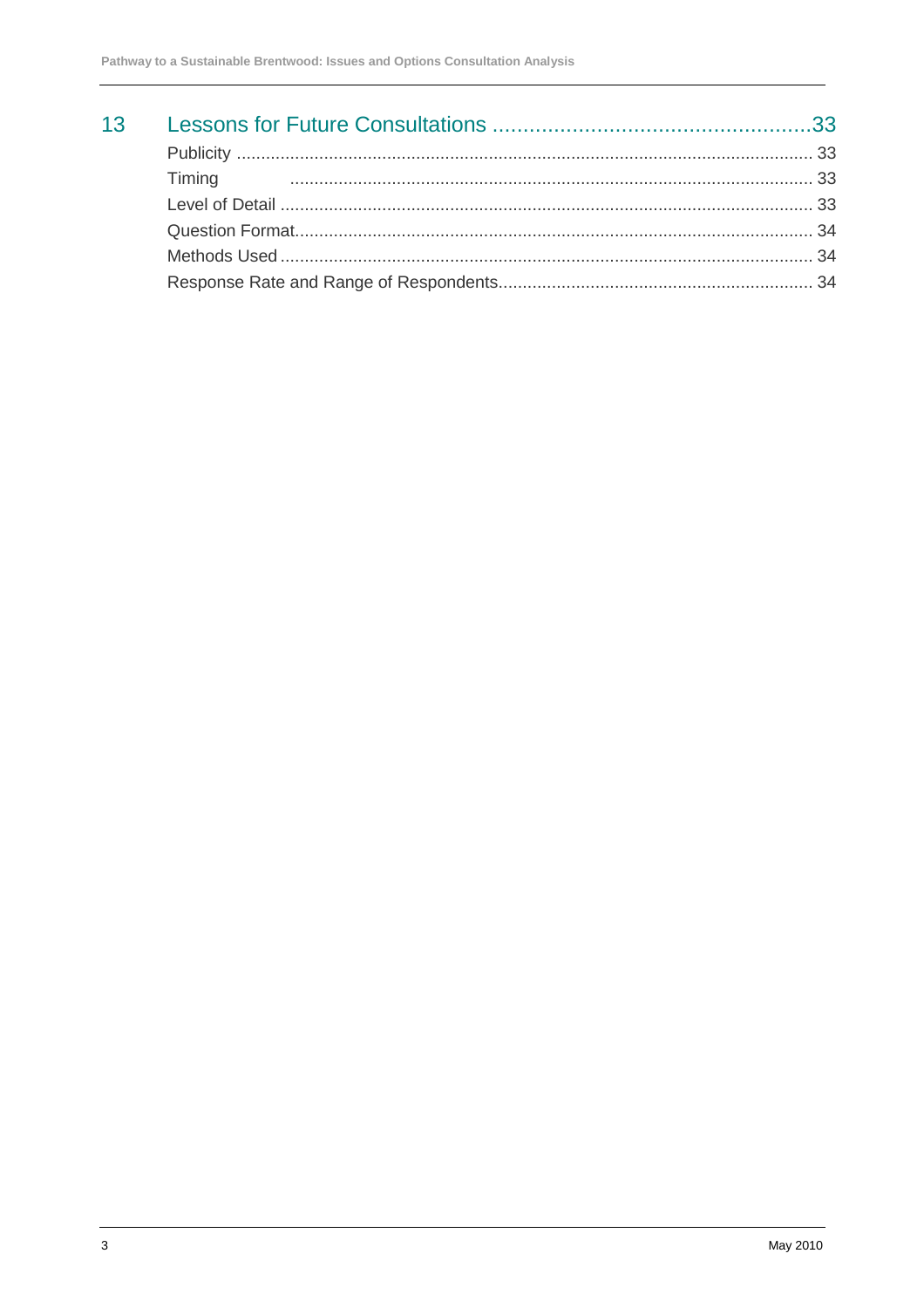# 1 Introduction

- 1.1 This analysis builds on the preliminary analysis of consultation responses completed in February 2010 (referred to as Part 1 in this report). It provides further commentary on responses from the formal Issues and Options consultation in November and December last year and takes into account feedback from six focus group discussions held at Brentwood Town Hall in January.
- 1.2 Policy implications arising from the consultation and potential responses to these for the Council and Local Strategic Partnership to consider taking forward in the Core Strategy and Sustainable Community Strategy forward are set out.
- 1.3 Finally, the validity of the consultation is considered along with potential lessons for future consultations.
- 1.4 A breakdown of responses is given in Part 1.
- 1.5 Chapter titles and ordering reflect themes in the consultation paper. Issues raised in the 'general comments' and 'further comments' sections of the Issues and Options comment form are dealt with under appropriate themes below.
- 1.6 Where appropriate, reference has been made to other sources of information and views, such as the Brentwood Place Survey (2008) and evidence base studies.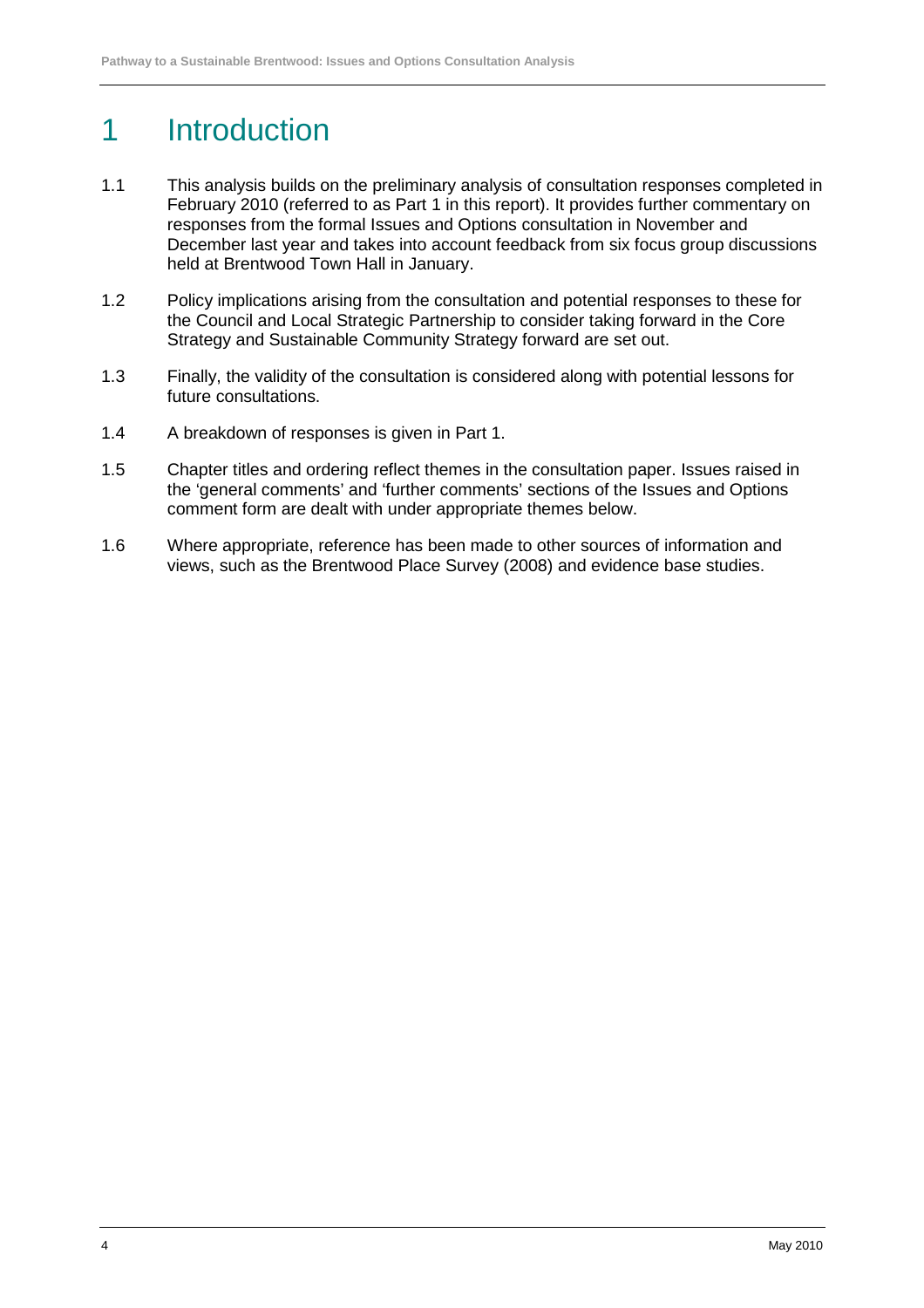# 2 A Vision for Brentwood

2.1 The Pathway to a Sustainable Brentwood consultation paper (2009) proposed replacing the existing Community Strategy mission statement and Local Plan vision with a single vision. The reasoning behind this was that the Sustainable Community Strategy (SCS) and Core Strategy (CS) are complementary studies to guide future change in the Borough and would benefit from a shared vision. This should reflect the community's longer terms aspirations and issues and challenges facing the Borough. The text of the draft vision consulted on is reproduced below:

'To build on and enhance all that is best and valued of the existing character and environment of the town and its surrounding rural areas, ensuring that it is a place that provides a high quality of life for those that live, work and relax in the Borough, both now and in the future.'

2.2 More than two thirds of respondents (70%) agreed with the proposed vision; less than a third (30%) disagreed. Focus group participants were asked to consider the vision and suggest how it could be improved.

### Key issues

- 2.3 A wide range of comments and suggestions have been received, some supportive and some critical. Some consider the draft vision is too ambiguous and generic, and should be made more specific and locally distinctive. Others consider it focuses too much on Brentwood town, whereas it should apply to the Borough as a whole and say something about rural areas and the Green Belt. Some question whether the vision would be followed through or is capable of being implemented. The following questions were raised:
	- Are we only talking about 'what's best'? What about other places that need revitalising?
	- What about taking measures to redress what is devaluing the character and environmental qualities?
	- How do you define high quality of life?
	- What do we want 'Brentwood' to stand for?
	- What should we be doing to differentiate' Brentwood' from all other similar-sized towns and e.g. Chelmsford and Bishops Stortford?
- 2.4 Suggestions for improving the vision include:
- making it more locally distinctive;
- adding the word 'safe' (as per the existing Community Strategy mission statement) and substituting high quality of life for 'good quality of life';
- working with natural lifecycles:
- making the vision more proactive saying where we're going as well as what we have; describing actions needed to make the Borough sustainable; and
- replacing the phrase 'build on' with 'conserve' and adding 'but also incorporating the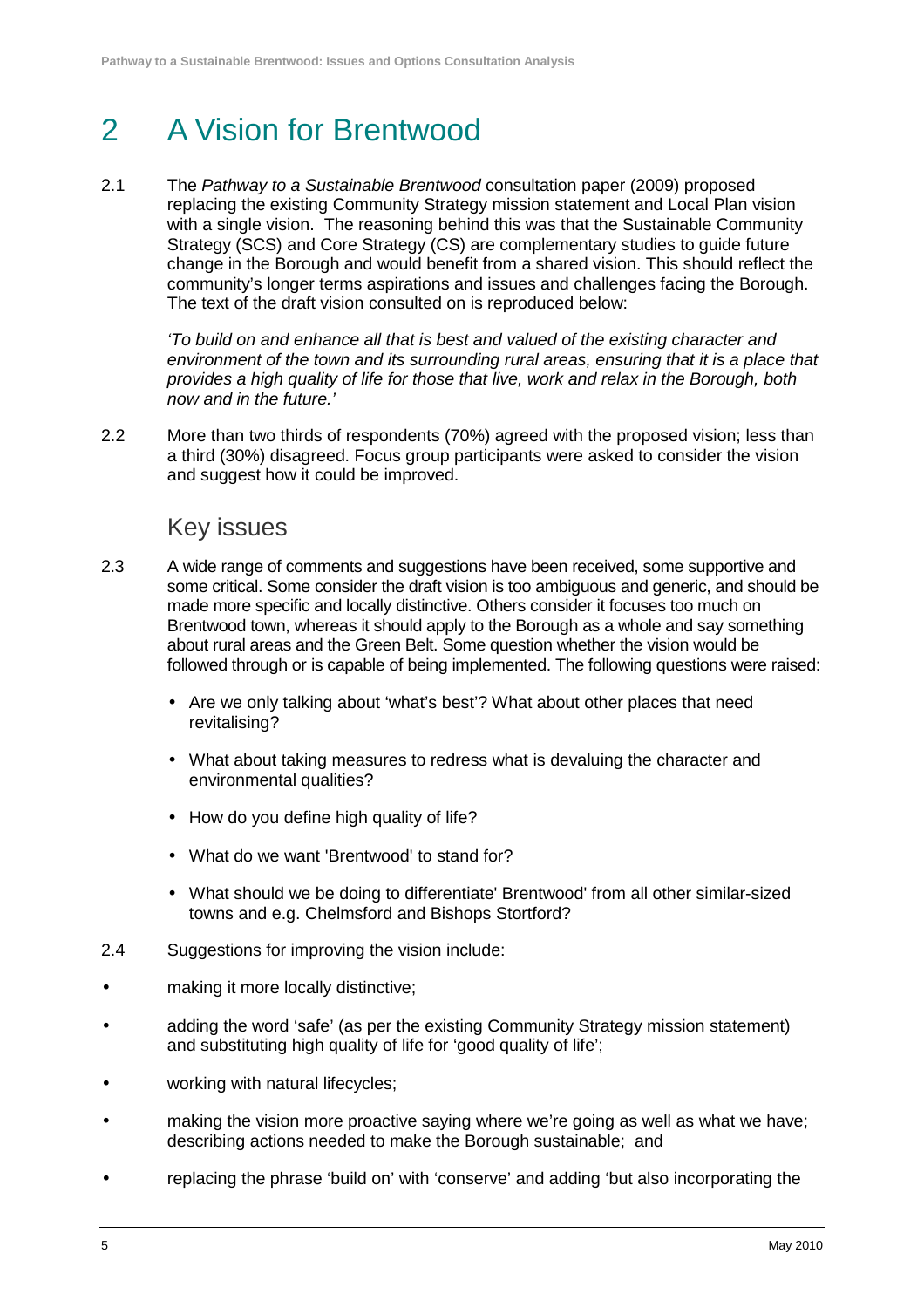best of the new' or 'develop and make it good.'

## **Implications**

- 2.5 Consultation responses suggest the vision has a fair degree of support, although the level of support for proposed objectives is higher. In light of this, and comments received, it might be prudent to consult on a revised version.
- 2.6 Careful consideration will need to be given to putting in place policies and actions to deliver the vision, once agreed, and setting indicators which will monitor progress towards achieving it.

### Next steps

2.7 The Local Strategic Partnership (LSP) is expected to consult on a draft SCS containing a revised vision in the near future. This will be before the Council's draft Core Strategy is available for consultation. Ideally, we should continue to pursue a joint vision for the SCS and CS. Different timetables, procedures and lead responsibilities for the two documents, with the Council leading on the CS and the LSP on the SCS, may make this hard to achieve in practice, however. It may be more practicable to have one vision for the SCS and another for the CS and ensure that these are complementary.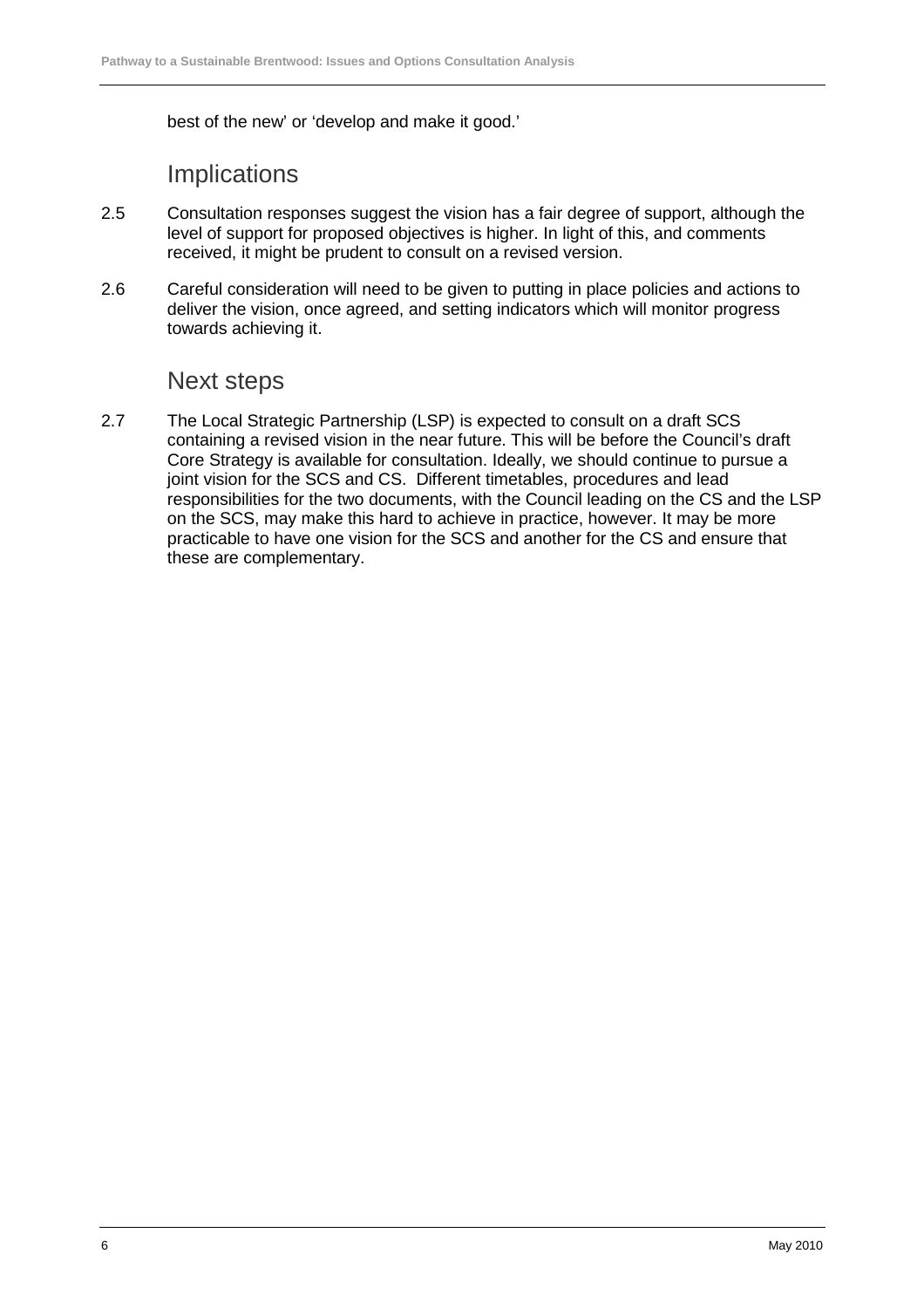# 3 Strategic Objectives

- 3.1 12 objectives were put forward for consideration in the consultation paper. Their purpose is to help deliver the vision and provide the context for more detailed policies.
- 3.2 Responses indicate a high level of support for the proposed objectives with three quarters or more of respondents agreeing with 10 out of the 12 objectives proposed. The objective over which there most agreement was shown is Preserve and enhance the natural and historic environment, biodiversity and visual character of the Borough.
- 3.3 90% or more of respondents agreed or strongly agreed with the following objectives:
	- Reduce the negative impacts of development on people and the environment by encouraging the prudent use of resources; reducing pollution and waste and encouraging the use of renewable energy
	- Reduce crime and fear of crime and ensure safe and secure living and working environments
	- Improve public transport and encourage sustainable transport choices
	- Ensure a prosperous and vibrant local economy
- 3.4 The objectives over which there was least agreement, albeit still supported by a majority, are Seek to provide everyone with access to appropriate local housing in order to create balanced communities (63% agreed) and Promote social inclusion through equality of access to employment, housing, education, health and recreational facilities and open space (74% agreed). For a breakdown of responses see Part 1 Analysis (Chapter 4).

### Key Issues

- 3.5 Issues raised and suggestions made with regard to the strategic objectives include the following:
	- Important that infrastructure is there or can be provided to support development;
	- Make better use of underutilised employment locations;
	- Ensure Brentwood benefits from its good location focus group participants pointed out that a particular strength of the Borough is that it offers the best of both worlds: proximity to London and pleasant countryside;
	- Most of the objectives are ideals rather than practical opportunities;
	- Maintain and enhance the sustainability of the smaller towns and villages;
	- Be more ambitious.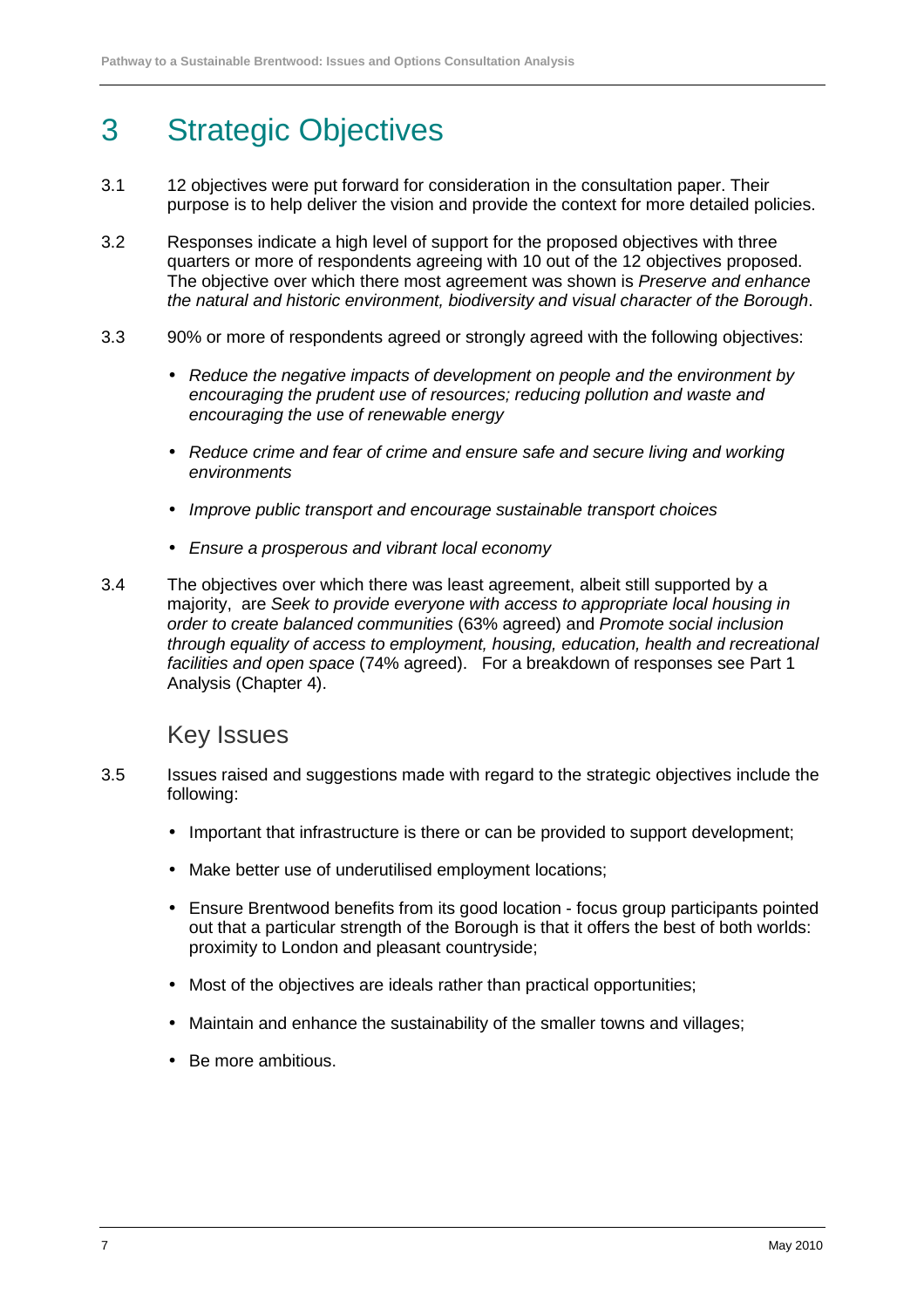## Policy Implications

- 3.6 Given the high degree of support shown for the objectives, these appear to provide a good starting point for the SCS and CS. Specific issues raised during the consultation suggest the need to:
	- Ensure that SCS and CS objectives apply across the whole Borough unless there is a good reason for an objective to be geographically specific;
	- Acknowledge the need for and potential to provide or improve infrastructure, e.g. by adding: 'or where appropriate infrastructure and services can be provided in a sustainable manner' at the end of the objective 'Direct growth to the most sustainable locations and manage it to that which can be accommodated by available infrastructure and services';
	- Achieve a good balance between retail, leisure and other uses in Brentwood High Street, and elsewhere in the Borough;
	- Consider measures to maintain and enhance sustainability of the smaller towns and villages;
	- Address issues relating to the public realm through the SCS and CS;
	- Explore the scope for transport improvements, including Park and Ride schemes;
	- Identify measures to enhance the attractiveness of Brentwood Town Centre;
	- Identify policies and measures needed to deliver the objectives and a framework for monitoring progress towards achieving these;
	- Identify policies and measures to control development affecting gardens.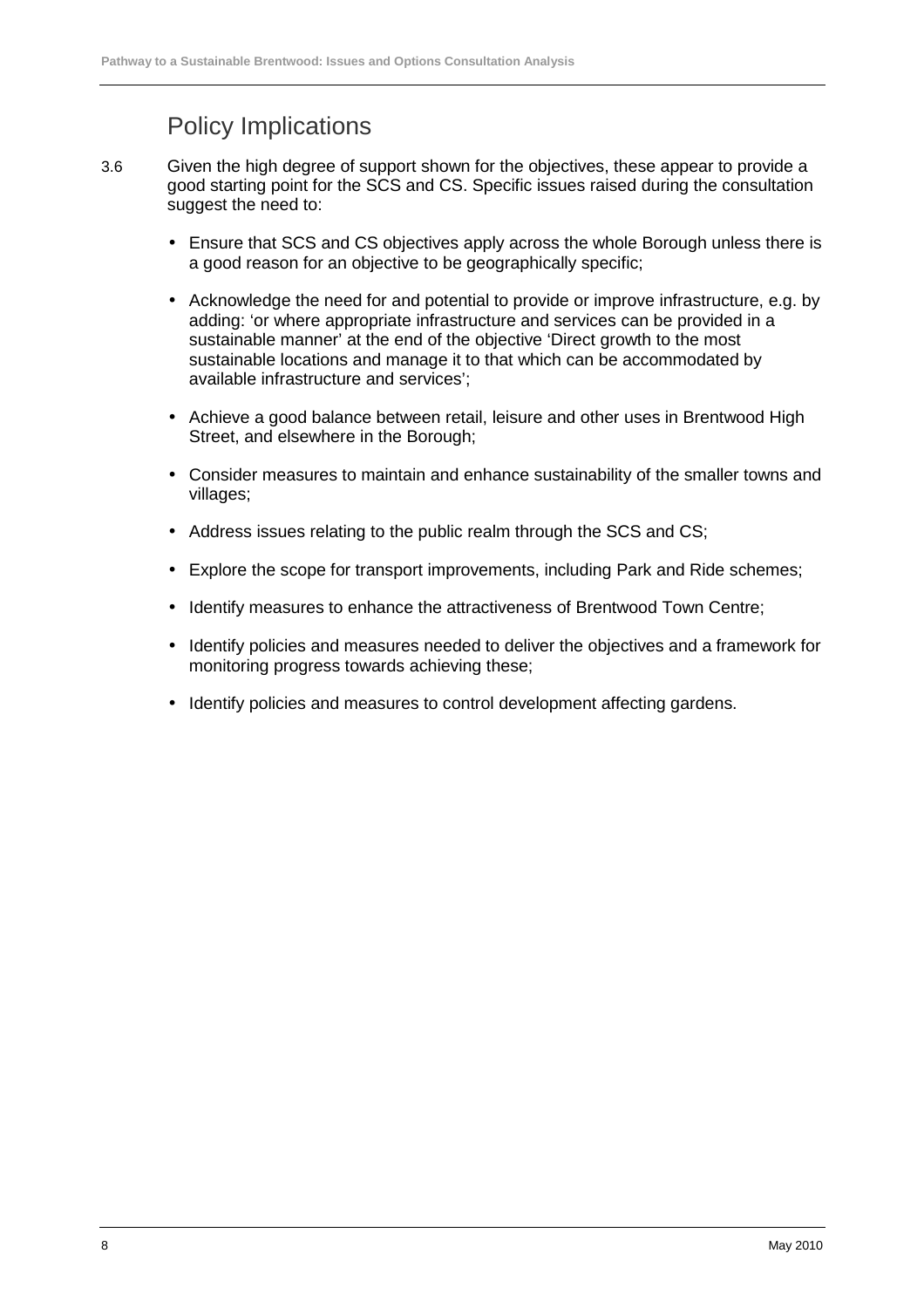# 4 Theme 1: Sustainable Use of Resources

- 4.1 Theme 1 is concerned with safeguarding finite natural resources, minimising the local impact on climate change, responding to environmental concerns and reducing our environmental impact. As well as making more sustainable use of resources, specific issues to address are how to reduce flood risk; improve air and water quality; and promote recycling, carbon neutral development, renewable energy technologies and alternatives to the car.
- 4.2 Views were sought on the location and impacts of new development, opportunities for sustainable transport modes such as walking and cycling, reducing energy consumption, minimising pollution, promoting greater use of renewable energy, avoiding harm to the environment and natural resources, and minimising flood risk. For a breakdown of responses see Part 1 of this analysis (Chapter 5).

### Key Issues

- 4.3 Overall responses suggest a high level of agreement with all of the consultation paper's suggestions under this theme. The strongest agreement was shown towards the suggestions that new development should seek to minimise the risk of flooding, aim to reduce energy consumption and minimise pollution, and avoid harm to the environment and natural resources. The majority of respondents agreed with the suggestion that development should be directed towards existing larger settlements using previously developed land, although there was less agreement over this,.
- 4.4 Concerns were raised over flood risk and developing on flood plains or in areas at risk of flooding. There is support for more use of renewable energy in existing homes and buildings as well as on a larger scale, but also concern regarding potentially harmful effects some renewable technologies, such as wind turbines, may have on the environment. Recovering renewable energy start-up costs within a reasonable time period was also raised as an issue. Other issues include the need to minimise waste, encourage more sustainable technology in public transport; and safeguard local character, the environment, green open spaces, and Green Belt.
- 4.5 The Natural and Historic Environment Focus Group explored issues relating to the sustainable use of resources and conservation of the built and natural environment. Key issues for the group were reducing car use, greater use of local services, protecting the Green Belt and important sites, not encroaching on rural areas, access to green spaces for communities, producing food locally, better transport and access to support agriculture, maintaining hedgerows and landscape, resolving issues relating to use and ownership of Common Land, links between recreation areas and giving communities a say in the planning process.
- 4.6 Suggestions received include: encourage more recycling, deal more with biodegradable waste, consider the suitability and impact of renewable energy schemes on the local environment (such as the effect of wind turbines on the landscape), identify areas for tree planting, re-use existing buildings, ensure new development is environmentally friendly, and encourage the use of technology to reduce emissions (such as hybrid and electric vehicles and charging facilities to support these).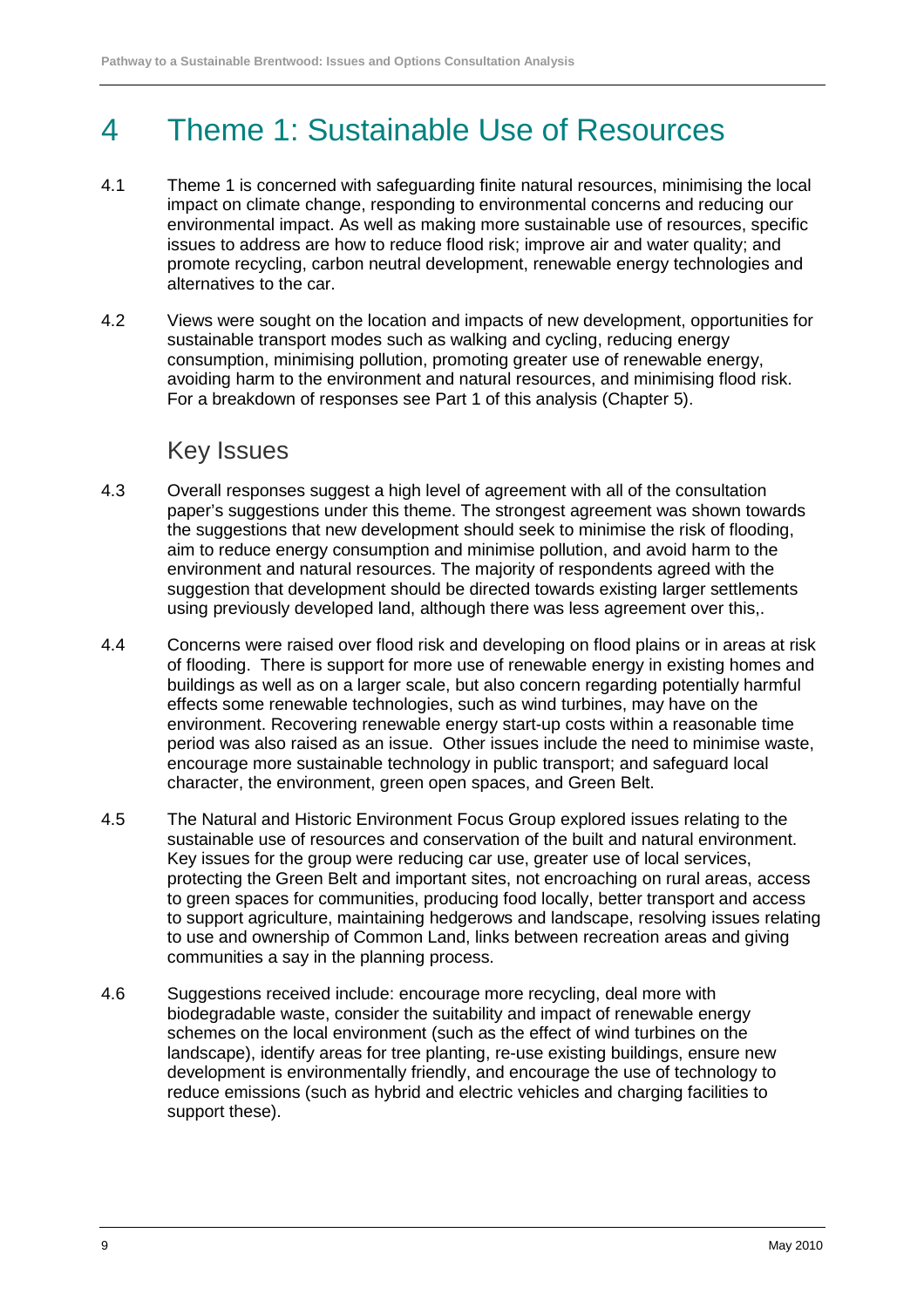## Policy Implications

- 4.7 Consultation responses and comments received highlight the need for policy and measures to take forward the suggestions under Theme 1, in particular to:
	- consider the role that the Council and LSP have in leading the way to promote more sustainable use of resources, renewable energy schemes, sustainable travel to work patterns, and reduce pollution (including CO2 emissions) and waste;
	- promote and encourage sustainable use of resources and energy in existing homes and new residential and other types of development;
	- encourage large scale renewable energy schemes where start-up costs can be recovered within a reasonable time period and that have a clear benefit to the local community;
	- achieve high standards of design and innovative renewable energy/energy efficiency schemes while minimising the negative impact of development on its surroundings;
	- maximise the use of previously developed land in order to safeguard the natural environment e.g. Green Belt, greenfield land, green open spaces and urban open space and quality of life;
	- incorporate green space into new development and link existing and new green spaces (green infrastructure);
	- consider options to enhance the local environment with tree planting and other schemes (e.g. green roofs);
	- achieve more sustainable use of water;
	- consider the effects of flooding on both new development and existing buildings, mitigate against flood risk; achieve more use of Sustainable Drainage Schemes (SUDS);
	- encourage walking and cycling in the Borough while improving public transport;
	- facilitate sustainable travel to work patterns;
	- provide facilities to encourage cycling to public transport hubs, such as secure cycle parking at stations and the town centre;
	- provide supporting infrastructure for the use of environmentally friendly technology in both public transport and other personal transport means, such as electric cars or mobility scooters; and
	- minimise waste by promoting recycling and more use of biodegradable waste.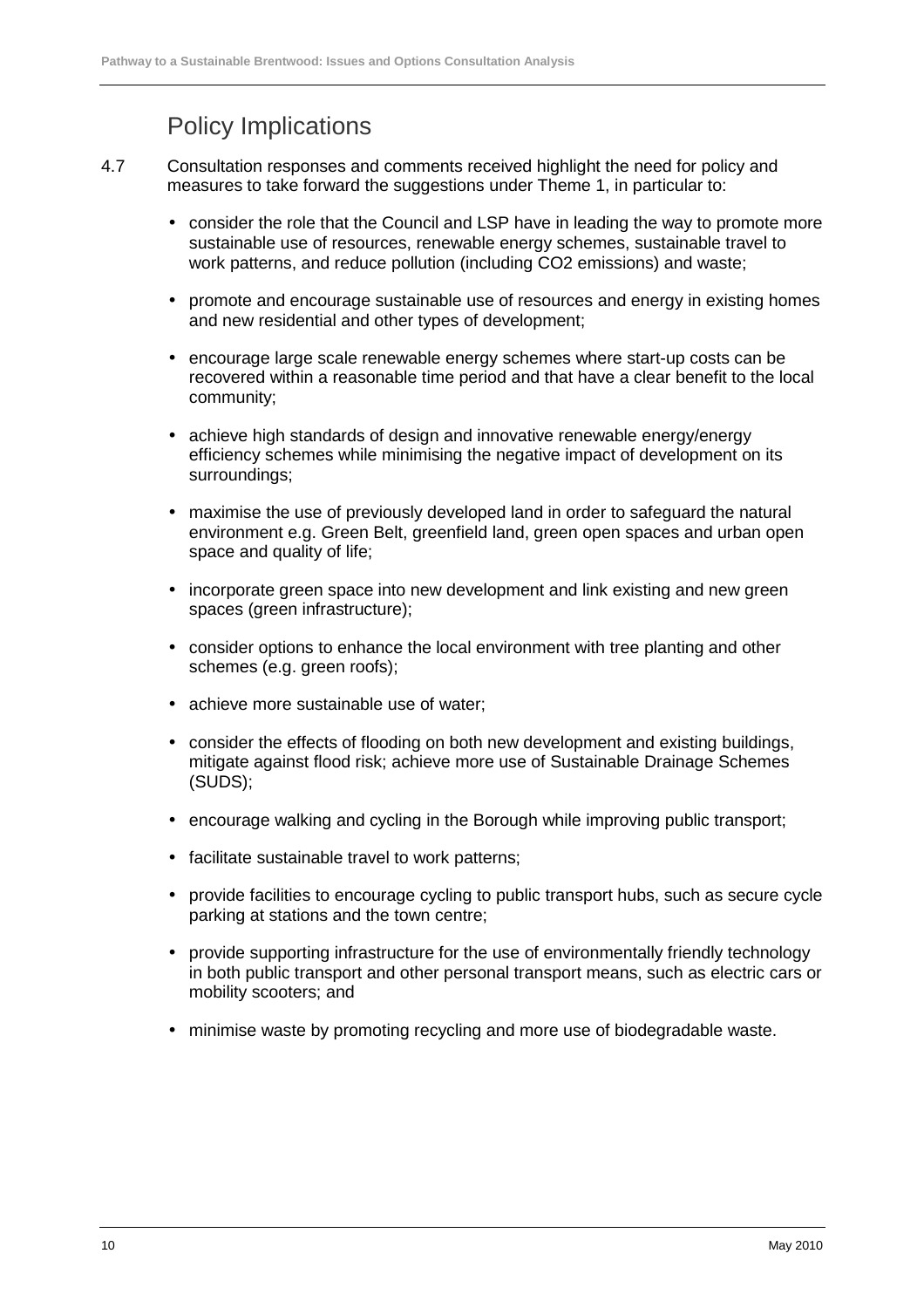# 5 Theme 2: Ensuring the Protection of the Natural and Built Environment & Local **Character**

- 5.1 Issues which Theme 2 seeks to address are how to protect and enhance the Borough's environmental and historic assets (built and natural), conserve local character, integrate natural areas into development, maintain and enhance open spaces for leisure and recreation, allow for innovative design and ensure the public realm respects local character.
- 5.2 Views were sought on protecting the Green Belt, wildlife, habitats and urban open spaces, whether new development should be innovative, protect the character of the local area and incorporate 'green infrastructure' (open spaces and the links between them) and whether public spaces should be improved through the use of high quality materials, landscaping and works of art. For a breakdown of responses see Part 1 of this analysis (Chapter 6).

### Key Issues

- 5.3 Strong support is shown for protecting the Borough's Green Belt, natural environment, urban open space, wildlife and their habitats. Support is also shown for incorporating green infrastructure into development. Focus group participants remarked that Brentwood features rural areas with rich landscapes that need to be retained and conserved.
- 5.4 Quality and usability of open spaces is seen as particularly important, with focus group participants noting that this should be an integral part of development, and not simply added on as an afterthought. Participants from the Youth and Natural and Historic Environment focus groups suggested that the Council consider promoting more allotments in the Borough and home-grown food.
- 5.5 There is considerable concern about the classification of domestic gardens as brownfield development and the loss of green space that can result from development taking place on gardens.
- 5.6 Strong support is shown for new development that respects local character, and for development that is innovative and well designed; although some question whether it is possible to both innovate and respect local character. Focus group participants suggested that a properly informed brief with stronger design policies would make it harder for poor quality applications to be permitted. The Rural Community Council of Essex suggested encouraging the production of Village Design Statements (VDS).
- 5.7 The consultation paper's suggestion of providing public art in the Borough to improve public spaces received a lukewarm response. The main concern is how it would be funded and whether this is a sensible use of public funds, given limited resources and other priorities.
- 5.8 Other issues raised include the need to protect the Borough's skyline and not only statutory historic assets, but also non-designated space and buildings of local significance, and address potential conflict between sustainability measures, such as wind turbines, and protecting the historic environment, landscape and countryside.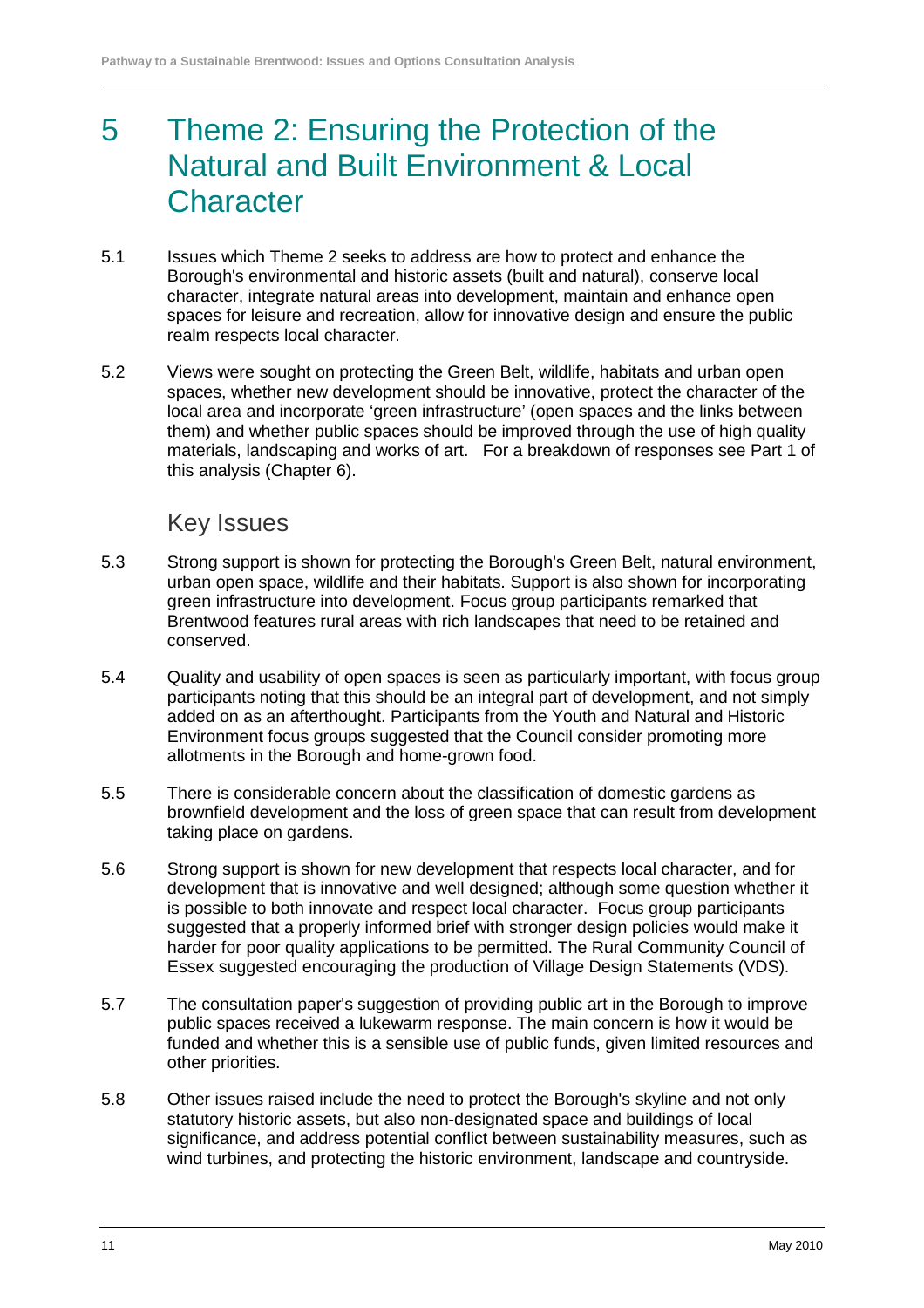# Policy Implications

#### **Green Belt**

- 5.9 Protecting the Green Belt is a paramount consideration given the significant role it plays in the Borough. Successful in halting the spread of London outward, the Green Belt has helped safeguard the character and quality of Brentwood town, surrounding villages and countryside. As the consultation paper states, the Council's preference is for brownfield development where possible. The challenge is to ensure sufficient land is available for future development needs in the Borough, while minimising the impact on the Green Belt. Brentwood's Strategic Housing Land Availability Assessment (SHLAA) and Employment Land Review (ELR) will provide evidence on land availability. The spatial option chosen will need to draw on this evidence and take account of the potential impact on the Green Belt.
- 5.10 Emerging evidence from the SHLAA suggests that there may be sufficient brownfield land to meet housing land requirements for the first fifteen years. Whether this turns out to be the case will depend on the efficiency with which land is developed, annual completions, housing completions on windfall sites, i.e. unallocated brownfield sites and housing requirements (which may change). Should land need to be released from the Green Belt a review would first have to be carried out. This would assess the extent to which land under consideration meets Green Belt objectives and, drawing on the SHLAA, is suitable and available for development. It is unlikely that the Core Strategy will require a Green Belt review as this sets out broad strategy for the Borough, with detailed land allocations dealt with at a later stage, but it may need to suggest the area to be covered by and timing for a future review.

#### **Gardens**

- 5.11 Concerns raised suggest that stronger measures are needed to protect gardens from inappropriate development. An approach some authorities have taken is to produce an SPD on intensification or back land development. This provides guidance on design issues proposals affecting gardens should address and is sometimes linked to a development management policy that sets out circumstances where garden development may be acceptable in principle, subject to other policy considerations.
- 5.12 Interest in growing food and access to fresh local produce is increasing and therefore suggests the need to provide opportunities for this, e.g. domestically and through community gardens and allotments and by retaining good quality agricultural land.

#### **Design**

- 5.13 Design issues will need to be addressed within the Core Strategy and Development Management policies. The Essex Design Guide and Urban Place Supplement (Essex County Council, Planning Officers' Society 2007), adopted by Brentwood as a Supplementary Planning Document, provide a useful starting point for these.
- 5.14 Further research is needed on issues relating to views and tall buildings in the Borough. In light of evidence and drawing on good practice, it should be possible to develop an approach and guidelines for addressing views, skylines and tall buildings.
- 5.15 Village Design Statements (VDSs) and Parish Plans can provide valuable additional local information to support the planning and development process as well as the benefits of a community led process. The weight that can be given to VDSs and their role in planning decisions will depend on how they are produced, the level of public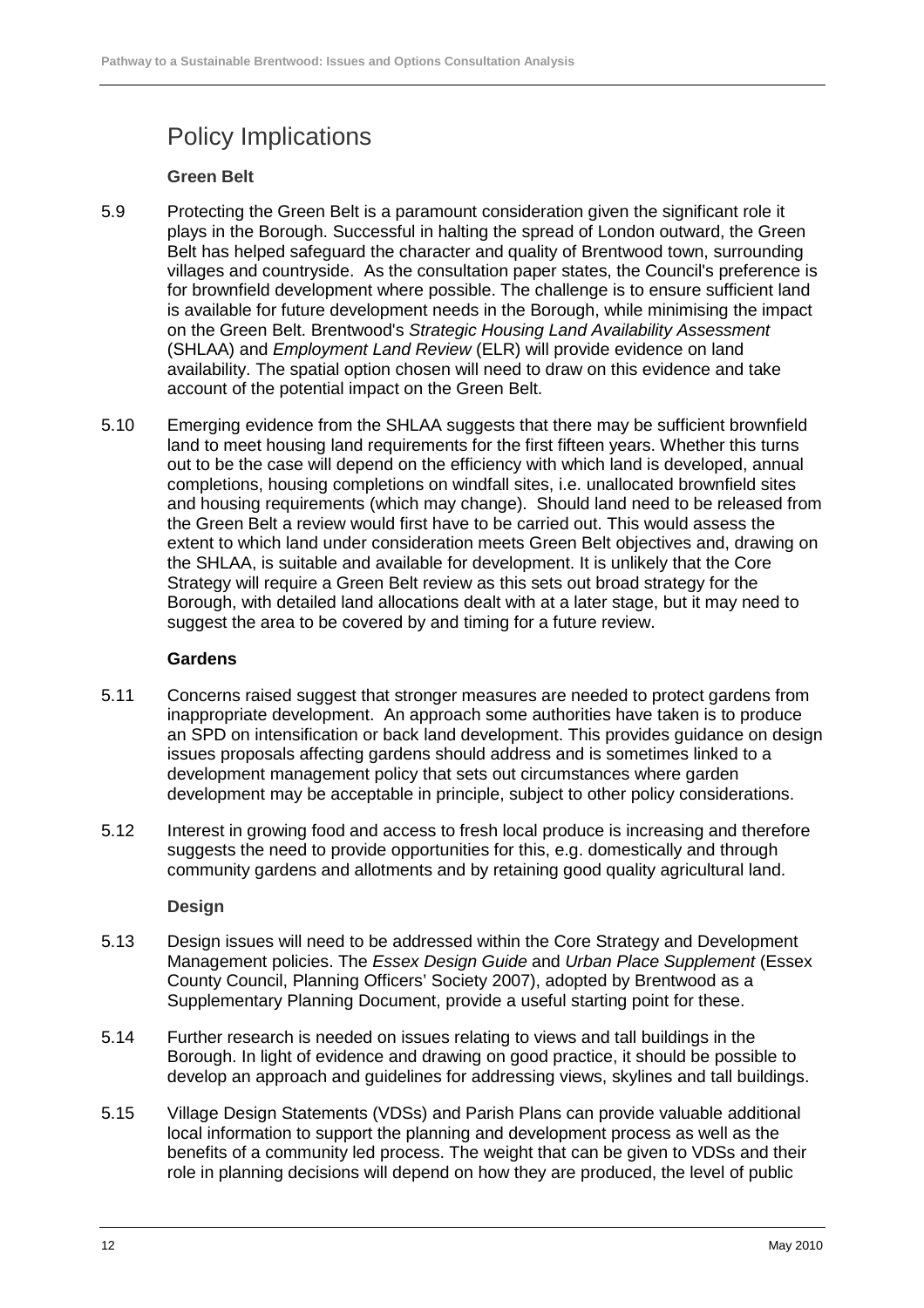engagement and robustness. As a minimum VDSs should be capable of being treated as part of the evidence base for plans and decisions and could be adopted as SPD.

#### **Open Space**

5.16 The Brentwood Place Survey (2008) reports a high level of satisfaction among residents with the Borough's parks and open spaces. The survey does not identify improving parks as a priority for residents compared with, say, tackling crime. Responses to the present consultation suggest that residents value parks and open spaces highly but would welcome improvements to make them more accessible and, in some instances, better managed (e.g. kept litter free) and better protection for urban parks that may be under threat from development or neglect. These views were also reflected in survey responses to the Open Space Study (August 2007).

#### **The Historic and Natural Environment**

5.17 We need to consider how best to protect the character of the Borough, while allowing development to take place. Options to consider include creating a list to identify nondesignated historic buildings and features of value and requiring good design standards and sustainability measures that enhance, and do not detract, from the historic environment.

#### **Public Art**

- 5.18 Consideration needs to be given to identifying an approach for securing public art in the Borough which the public can support. Potential solutions include requiring works to be externally funded, and employing local artists to produce or work with the local community to help choose or create artworks.
- 5.19 Issues raised highlight the need for policy and measures to:
	- protect and enhance the Green Belt and greenfield land;
	- protect and improve the quality and accessibility of the Borough's open spaces, including urban open space, and provide new open spaces, taking into account the type and quality of open space and facilities available or needed;
	- encourage local food growing;
	- incorporate green space into new development and link existing and new green spaces (green infrastructure);
	- control inappropriate development on gardens;
	- achieve high standards of design and minimise the negative impact of development on its surroundings;
	- ensure that future development respects or enhances local character and at the same time is modern and innovative where opportunities arise;
	- recognise the potential for Village Design Statements and Parish Plans to contribute to the planning process and wider objectives;
	- safeguard important views and manage the skyline by guiding tall buildings to suitable locations within the Borough and setting out height guidelines;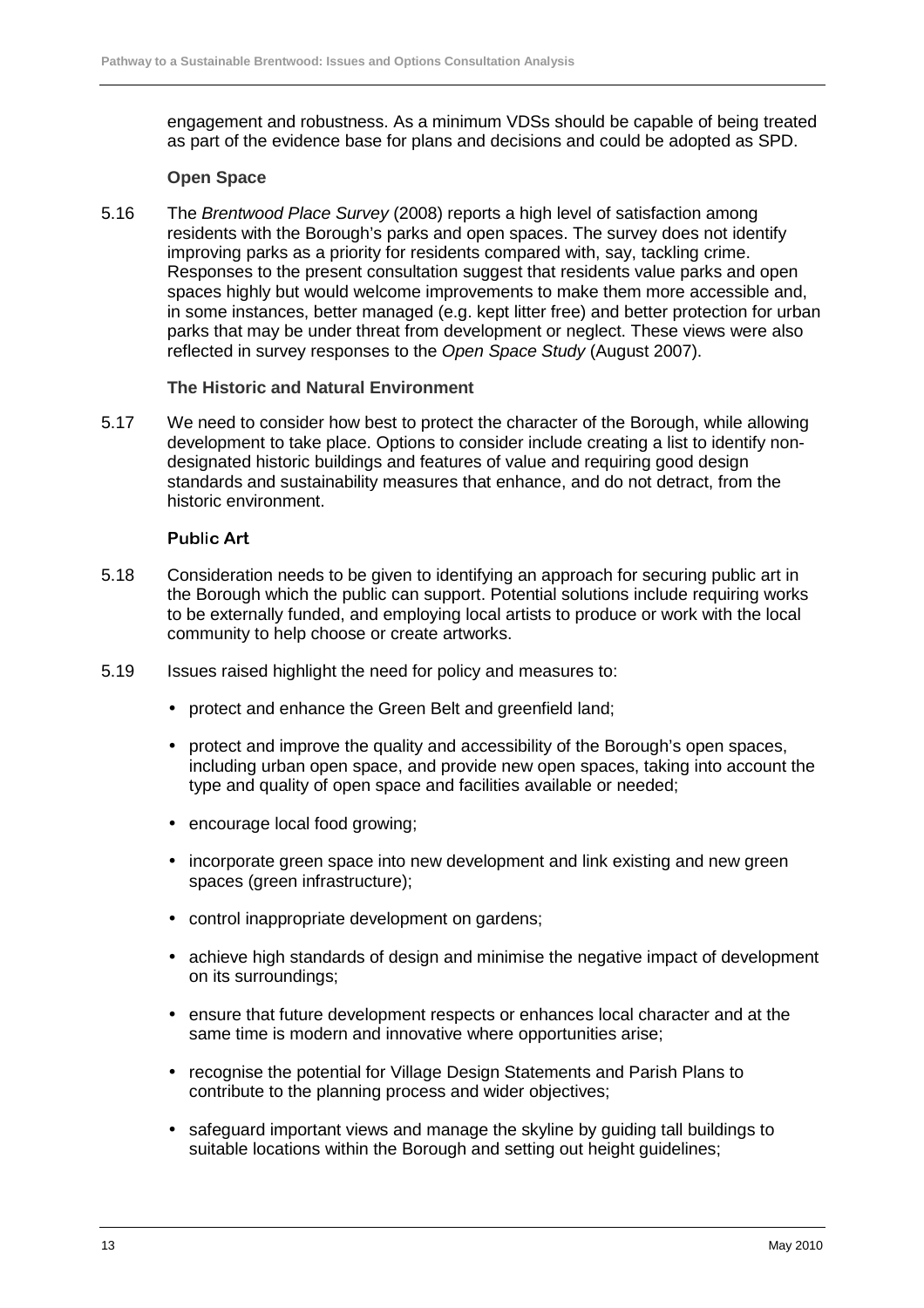- develop an approach towards public art in the Borough backed by the local community;
- protect the historic environment while allowing appropriate new development and
- adopt environmental sustainability measures that are compatible with protecting the historic environment;
- identify non-statutory historic assets of local significance; and
- set an indicative process and timetable for a local Green Belt review subject to evidence from the SHLAA and monitoring on the rate at which windfall sites come forward, housing completions and housing needs.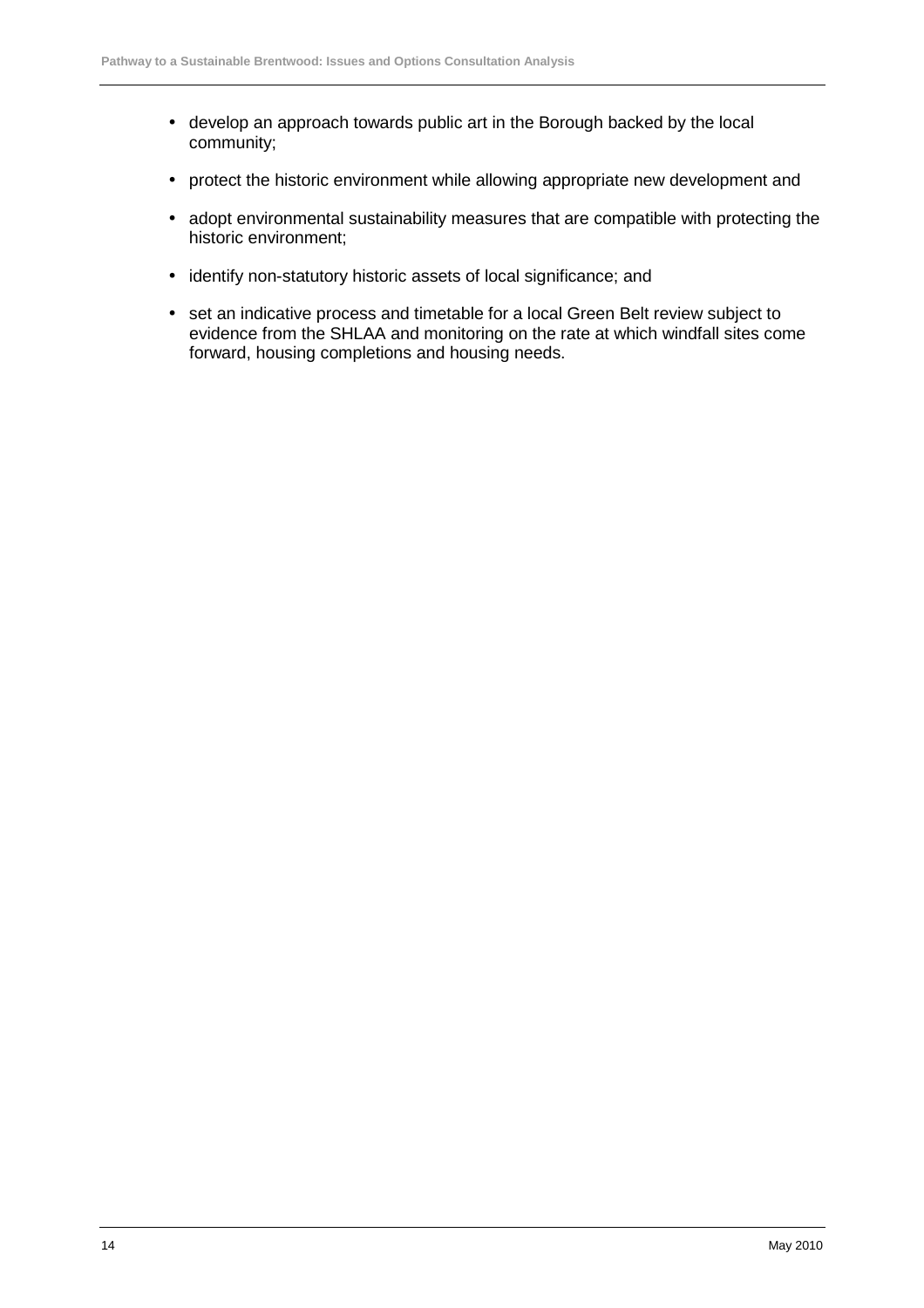# 6 Theme 3: Local Economy and Economic Development

- 6.1 Theme 3 is concerned with the local economy and economic development, focusing on how the Council, in partnership with local businesses and services, can facilitate economic prosperity through supporting existing businesses and providing for additional local jobs and premises, shopping, leisure and cultural facilities.
- 6.2 Views were sought on whether existing employment land and premises should be retained and new employment sites identified; job opportunities that should be sought; the needs of small and medium sized businesses; improving local skills through education and training; supporting local businesses; the role of Brentwood town centre and district shopping centres; and provision of cultural facilities. A breakdown of responses is given in Part 1 of this analysis (Chapter 7).

## Key Issues

- 6.3 Responses suggest there is a high level of agreement with most of the suggestions other than the suggestion that Brentwood town centre should have a greater variety of commercial activities, such as cafes, bars and restaurants. A majority either disagreed or strongly disagreed with this compared with a quarter of respondents who agreed. The most popular suggestions are taking action to improve local skills through education and training, maintaining Brentwood centre as the principle shopping centre, and maintaining and enhancing the viability of district shopping centres in Ingatestone, Shenfield and Warley Hill.
- 6.4 The main themes raised by the Economic Development Focus Group were the importance of protecting the uniqueness and character of the Borough while providing for growth, the need for improved transport infrastructure given high levels of congestion, and better promotion of tourism as a key driver of the local economy. Participants discussed the effects of London's economy (good and bad) with high levels of local out-commuting but Brentwood offering the best of both worlds: proximity to London and attractive countryside. There was recognition that the Borough contains pockets of deprivation for those working locally for employers offering the minimum wage and a sense that Brentwood should not try to compete with surrounding towns but instead offer a unique and attractive environment for niche business types. A similar view was shared by other focus group participants, e.g. the youth focus group, and among respondents.
- 6.5 Suggestions put forward include the need to better utilise existing employment sites, skills training for local people to support local business and industry, fast broadband access for all, more local shops and a farmers' market.
- 6.6 The topic for the Youth Focus Group was leisure provision in the Borough. They suggested a number of ways in which this could be improved. In their view, Brentwood town centre should offer something for everyone and would benefit from more inclusive, affordable facilities, family oriented restaurants and more regular, reliable public transport.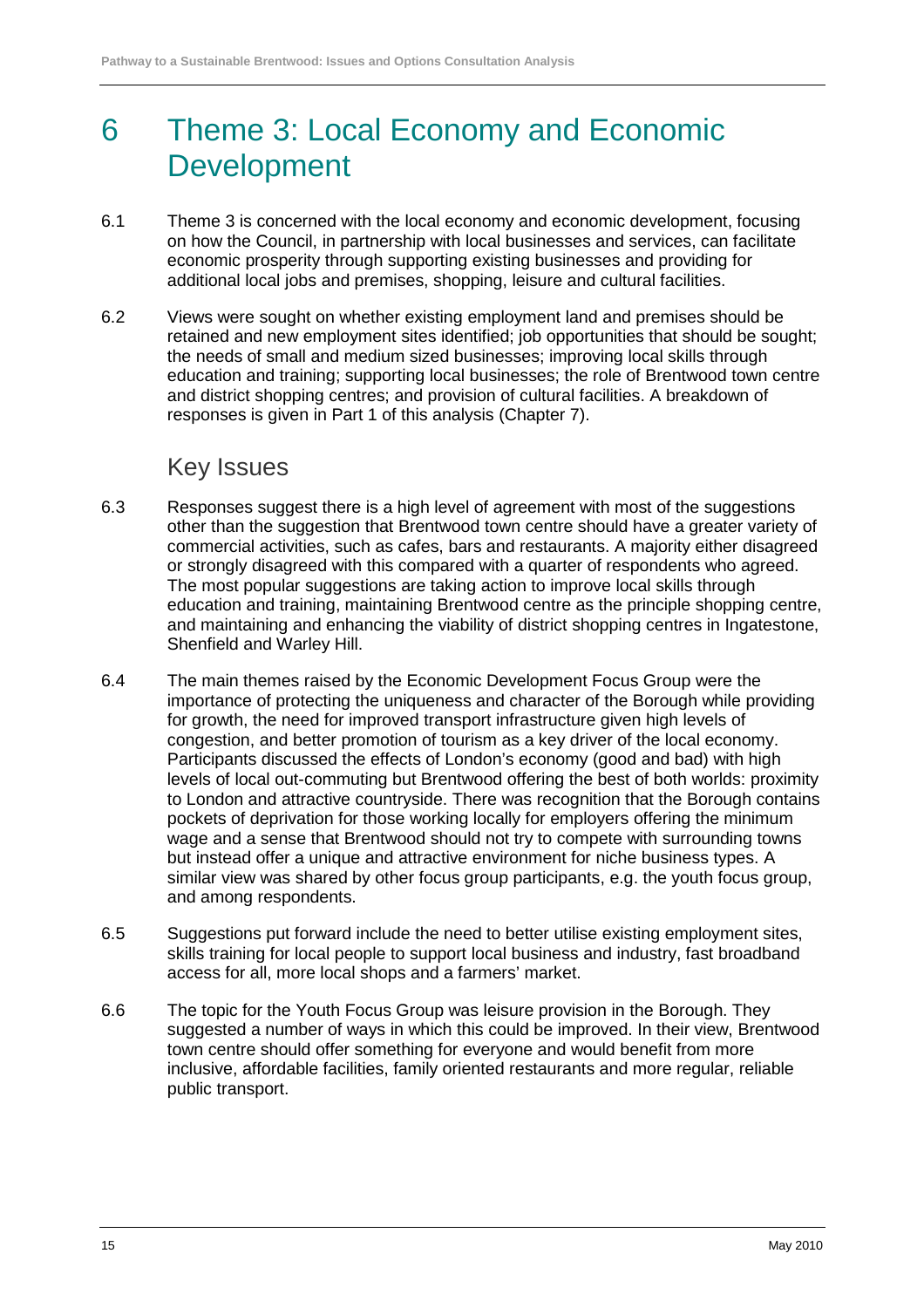## Policy Implications

- 6.7 Consultation responses and comments received highlight the need for policy and measures to take forward suggestions under Theme 3, in particular to:
	- protect the historic and natural environment while allowing appropriate new employment development;
	- provide green spaces to create attractive and pleasant places to work;
	- utilise the maximum potential of existing workplaces and employment areas to reduce pressure of finding more land and potentially encroaching on Green Belt;
	- prioritise brownfield land and re-use of buildings;
	- consider the scope for mixed use or intensification (redeveloping employment land to provide more jobs for a given land area);
	- improve public transport and facilitate sustainable travel to work patterns;
	- promote Brentwood as a tourist location, and stop over place for hotel business;
	- retain cultural facilities for existing or similar purposes;
	- improve local skills through training and education;
	- better manage the evening economy and encourage 'family friendly' venues:
	- maintain a diverse range of shops in Brentwood Town Centre and a complementary mix of cultural, leisure and residential uses taking care to avoid a preponderance of bars and cafes;
	- promote local markets and the sale of local food and produce, e.g. through farmers markets;
	- address the needs of the rural economy through a sensitive and sympathetic approach to diversification which recognises the vital role played by agriculture as part of a diverse economy and in managing the wider landscape.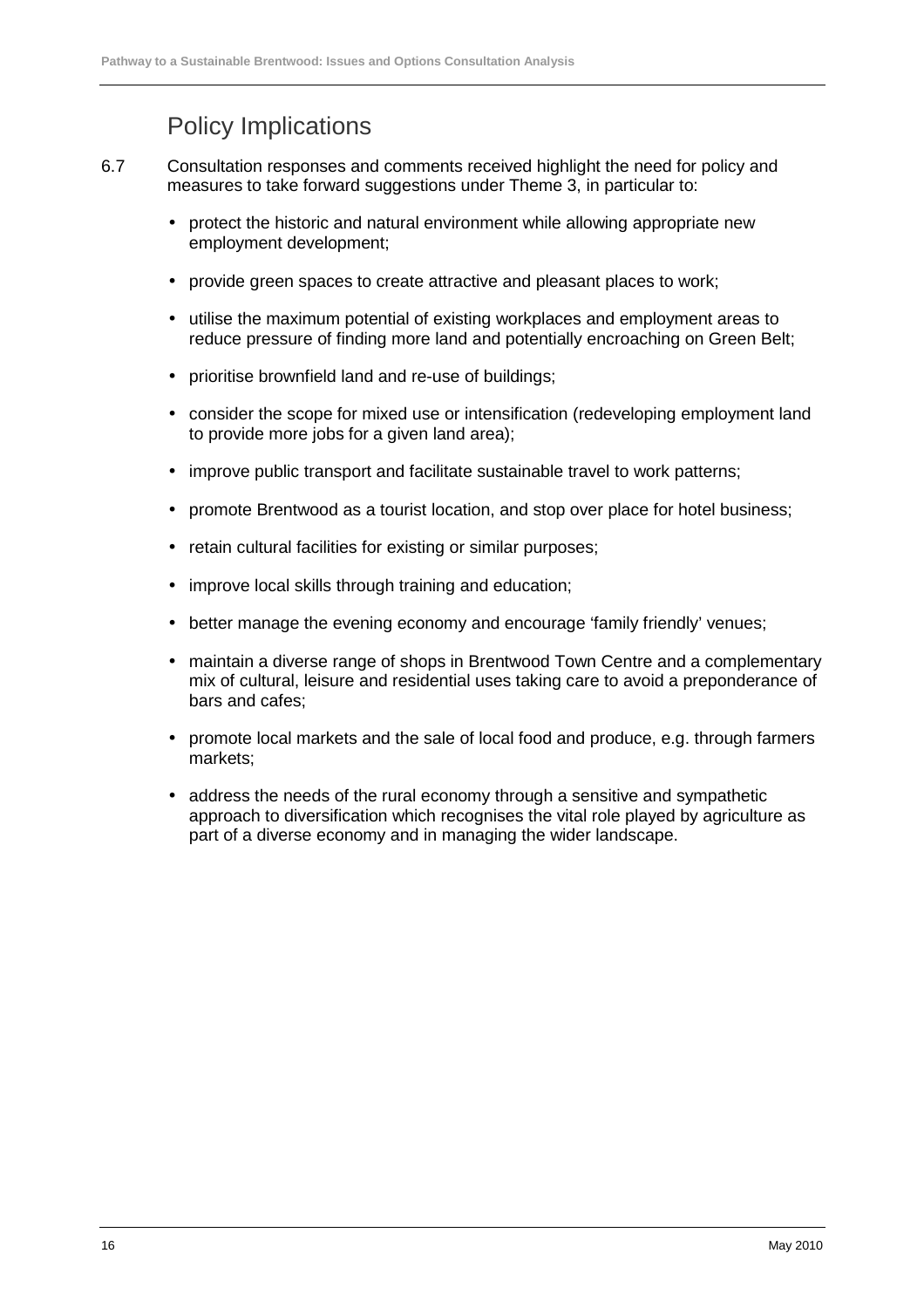# 7 Theme 4: Meeting People's Needs – Housing

- 7.1 Issues which Theme 4 (Housing) seeks to address are how to optimise the use of residential land while protecting local character, provide sufficient housing land in suitable locations, achieve a suitable mix of housing and deliver the infrastructure needed to facilitate housing development.
- 7.2 Views were sought on suggested approaches to addressing these issues. These included increasing housing densities near town and district centres, releasing greenfield land where there is a lack of suitable brownfield land, locating development to reduce the need to travel, use of Green Belt land, housing choice, size and mix, affordable and intermediate housing and community facilities. A breakdown of responses is given in Part 1 of this analysis (Chapter 8).

## Key Issues

- 7.3 Green Belt, the density of development, meeting housing needs, affordable housing provision, infrastructure and car parking are the key issues raised.
- 7.4 Responses suggest there is strong support for new housing development offering a choice of size and type of homes; for continuing to constrain the amount of new housing by the Borough's Green Belt location; and for developing in locations with good public transport links and which reduce the need to travel. There is less agreement over the statement that greenfield sites should only be released for development where there is a lack of appropriate brownfield sites, although more agree than disagree with this.

#### **Green Belt**

7.5 As noted in Part 1 of this analysis, protecting the Green Belt attracted more "strongly agree" responses than any other consultation question. With regard to the possible use of Green Belt land for development in future, responses suggest this to be an issue people feel especially concerned about. The handful of respondents who support development on the Green Belt is outnumbered by those who believe this should be avoided where possible or at all costs. Housing Focus Group participants suggested that developing certain sites within the Green Belt would have less impact than others. For example, sites within a settlement and where a boundary line has been drawn around the site with housing on both sides, might be more appropriate for Green Belt release and therefore should be considered. The Group felt although the Green Belt is worth protecting, this should not be to the detriment of providing places for people to live.

#### **Local housing needs**

7.6 Meeting local housing needs is an important issue for respondents and focus group participants with the majority supporting increased provision of affordable housing. Housing Focus Group participants highlighted the need to maintain affordability for the elderly, recognise changing demographics and build homes to Lifetime Homes standards. The Group considered there was a problem with the image of social housing. This, they suggested could be addressed through promoting good quality affordable housing. They considered that more should be done to advertise and promote shared ownership properties, raised concerns about the resale of affordable housing and called for a clear definition of what is meant by affordable housing.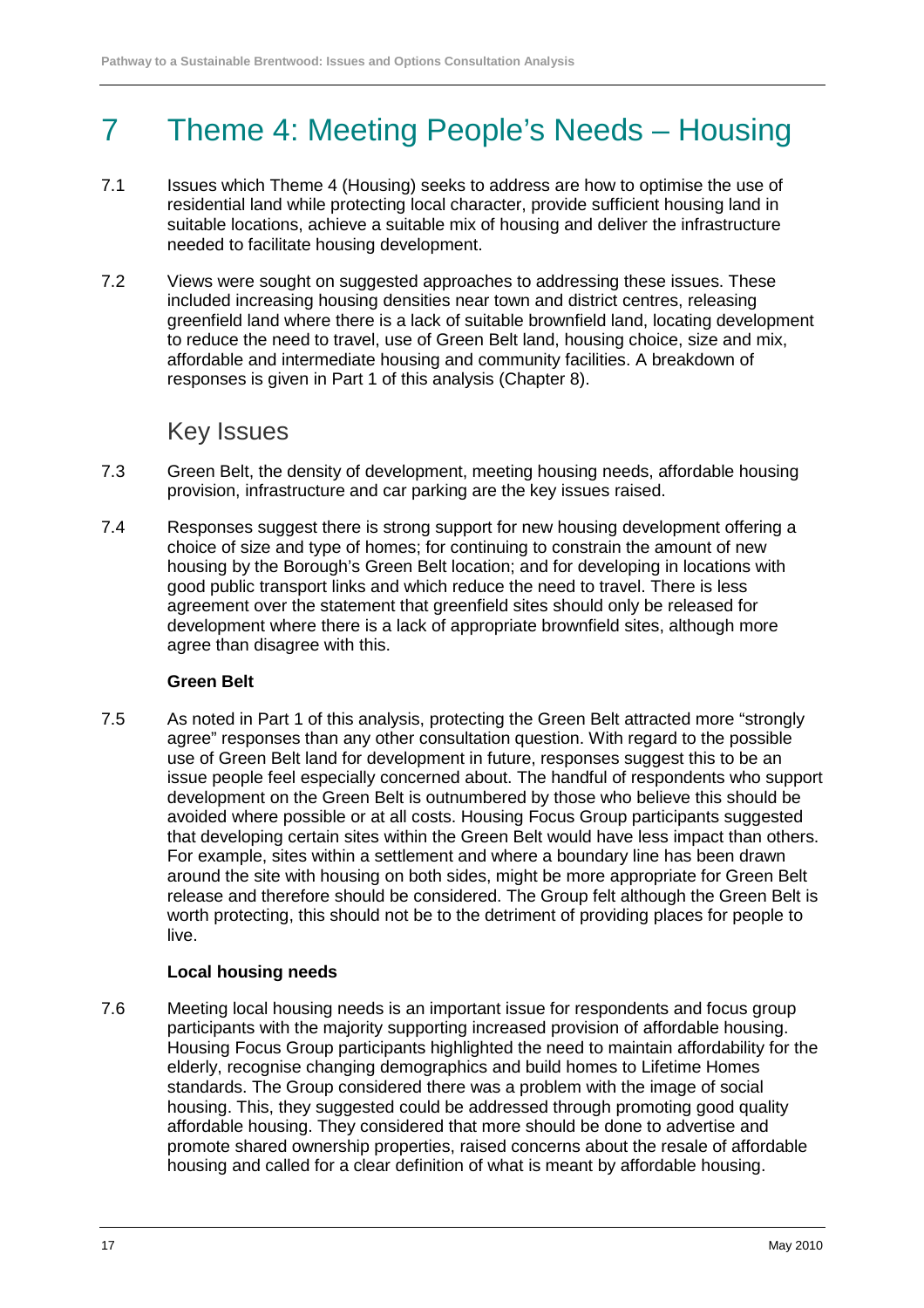7.7 Suggestions received include lowering affordable housing thresholds to increase provision, developing mixed communities, ensuring homes are accessible for all, providing sufficient outdoor space in new developments and incorporating sustainable design features.

#### **Housing design and density**

7.8 With regard to housing density, issues raised included potential overdevelopment, too much emphasis on flats (with some requesting no more flats or high rise development), the need for more affordable family housing and threats to urban open space. Focus group participants noted that higher density tends to have a poor image. This is perhaps reflected in some questionnaire comments received.

#### **Parking and infrastructure**

7.9 With regard to car parking within residential development, comments received reflect a call for this to be realistic and for development standards to reflect current car usage while promoting other forms of transport and giving residents a choice of transport. Delivering necessary supporting infrastructure in conjunction with new housing, improving public transport, promoting cycling and walking and reducing the number of empty homes are other key concerns.

## Policy Implications

#### **Green Belt and Housing**

- 7.10 Comments received highlight the need for brownfield development to continue to be given preference over greenfield development, while protecting urban open space, the Green Belt and avoiding inappropriate development in gardens.
- 7.11 As stated above, the Council needs to ensure that sufficient land is available in the Borough for future development needs. Using land efficiently through higher densities, bringing back into use empty properties, good design and layout will reduce the amount of land that needs to be found for development. The impact of development on local character and appropriate densities in rural, suburban and urban areas are key considerations that need to be addressed.
- 7.12 Brentwood's SHLAA provides evidence on suitable brownfield and greenfield land with potential for development. In the event that Green Belt land needs to be considered for housing development, there would first need to be a Green Belt review. The approach taken will need to consider how to meet housing needs in a way that minimises any loss of or harmful effect on the Green Belt (see also paragraphs 5.9 and 5.10 above).

#### **Affordable Housing**

7.13 Brentwood's Strategic Housing Market Assessment (SHMA) identifies a significant need for more affordable housing in the Borough. Brentwood Place Survey (2008) also identified the need for decent affordable housing as a local issue which needed to be addressed when surveying members of the public. Responding to this need is extremely challenging, given present market conditions. Brentwood Viability Assessment, commissioned by the Council, will provide evidence on the level of affordable housing provision it may be economic to provide in future. Given that the Borough has many small residential sites and fewer large sites, it makes sense to review affordable housing thresholds (the size of scheme or site above which private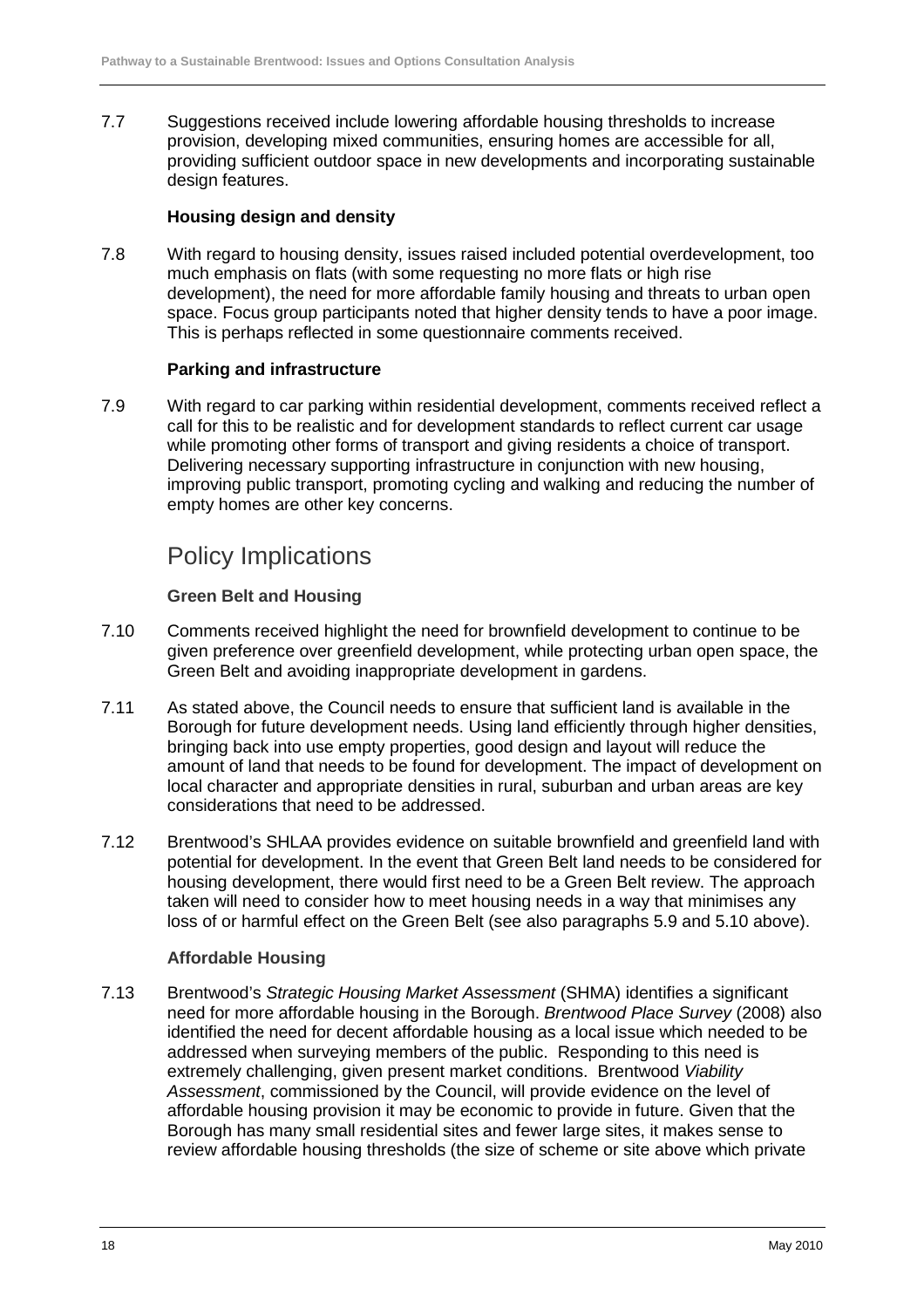residential developments must provide some affordable homes) in order to deliver the level of affordable housing needed.

7.14 We need to consider ways to overcome the poor image of affordable housing, promote good quality affordable homes in the future and to retain affordable homes so they remain affordable (or are replaced), working with Registered Social Landlords (RSLs) within the Borough to achieve these.

#### **Dwelling mix and type**

- 7.15 Evidence on local needs should help determine the type and size of dwellings that should be provided and wider objectives, such as a balanced housing market and the creation of sustainable communities. Brentwood's SHMA indicates a significant need for one and two bedroom dwellings within the Borough. Although this does not necessarily mean flats, it is likely that some flatted development would be required in order to accommodate this need.
- 7.16 Concerns raised by respondents suggests the need to develop a better understanding of densities and for an approach that takes into account an area's role and character. Establishing a clear distinction between high-rise and high density within planning policies may help assuage fears among the community and provide a clearer steer for prospective developers and decision makers. Flats do not necessarily mean high-rise development and high density does not always mean high-rise. As housing focus group participants noted, terraced housing can often be relatively high density and residents can still have small gardens and community space. Many concerns about higher densities are due to poor design and failure to consider the local context or address traffic management and parking issues, rather than density.

#### **Local Needs**

7.17 Policies will need to consider housing needs across the Borough drawing on evidence from the SHMA and other sources. There is currently a lack of properties that allow elderly people the opportunity to downsize, such as properties that allow a similar lifestyle as before, such as having a garden and pet, but with less overall space and properties with access features (e.g. single storey). There is also a need for more tailored sheltered housing. Extending options available will improve choice and quality of life since people will not be forced to move elsewhere or remain in unsuitable accommodation.

#### **Design**

- 7.18 Well designed housing is an important consideration in order to ensure its success. Making homes accessible for all requires careful attention to be given to design, as does providing outdoor space and incorporating sustainable design features.
- 7.19 To encourage people to consider alternatives to driving, residential schemes need to offer convenient alternatives, such as secure bike sheds, incentives for car pool schemes and layouts and facilities to make walking, cycling and public transport attractive.

#### **Supporting Infrastructure**

7.20 Infrastructure needed to support residential development needs to be delivered in a timely way to ensure a good quality of life for residents and avoid placing pressure on existing services and infrastructure. The Council will need to liaise with service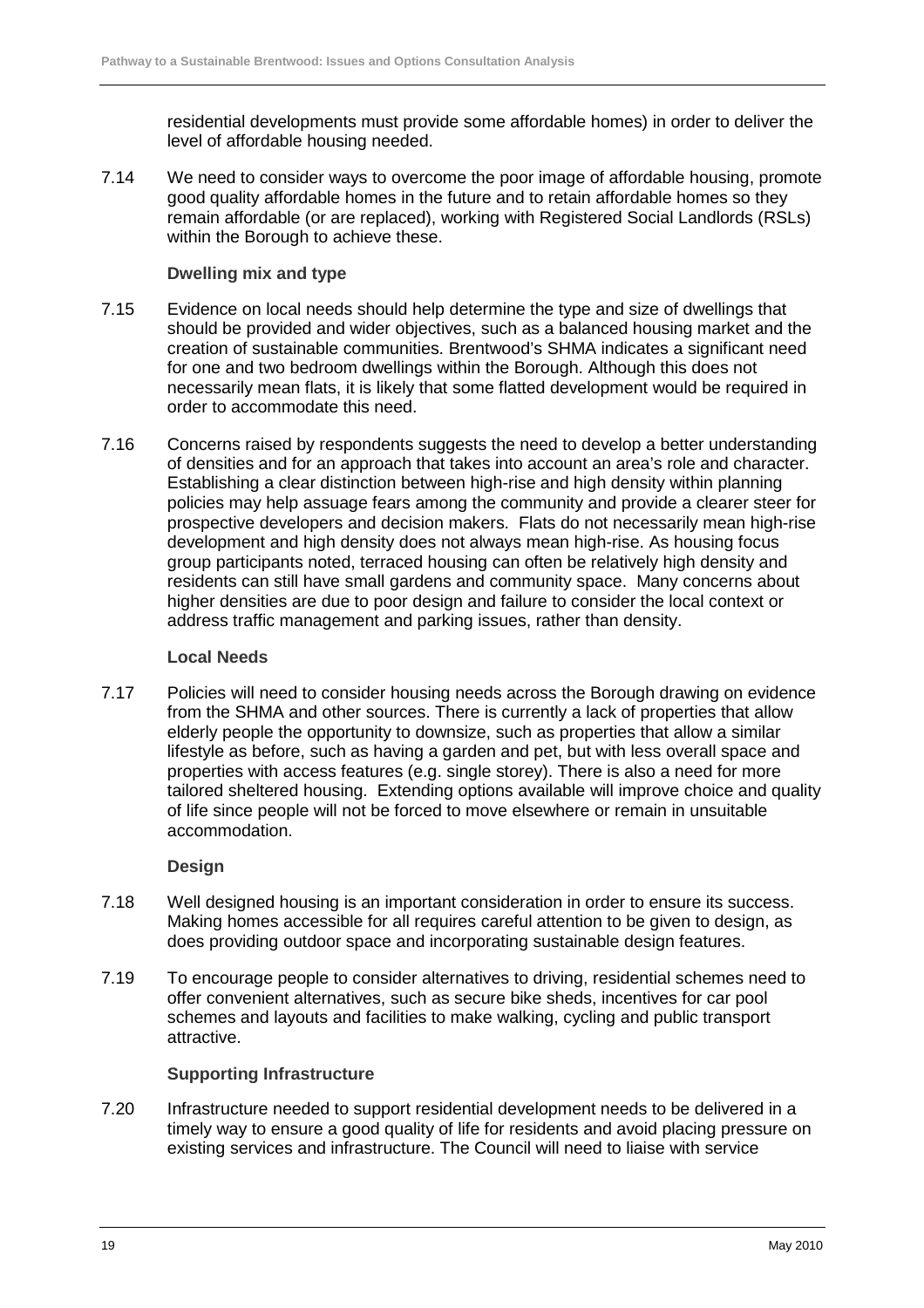providers to ensure that their strategies are in line with future development requirements for housing and where necessary improve services for existing residents.

- 7.21 Issues raised highlight the need for policy and measures to:
	- consider the impact of residential development on local character;
	- consider the appropriateness and requirement for residential development in the Green Belt;
	- deliver more affordable housing;
	- improve the image of affordable housing in the borough;
	- develop an improved understanding of high density development within the borough;
	- consider appropriate locations for high-rise development;
	- make better use of the existing housing stock by reducing the number of empty and under-occupied properties;
	- ensure homes are built to Lifetime Homes Standards
	- promote residential development that is accessible for all and which meets the needs of the borough's ageing population with more specialist housing and options for 'downsizing';
	- provide realistic car parking levels, taking into account the need to encourage other forms of transport including walking and cycling;
	- secure provision of outdoor space within new development;
	- incorporate sustainable design within new development;
	- ensure that infrastructure needed to support residential development is delivered in a timely manner; and
	- ensure public transport strategies are in line with future development plans.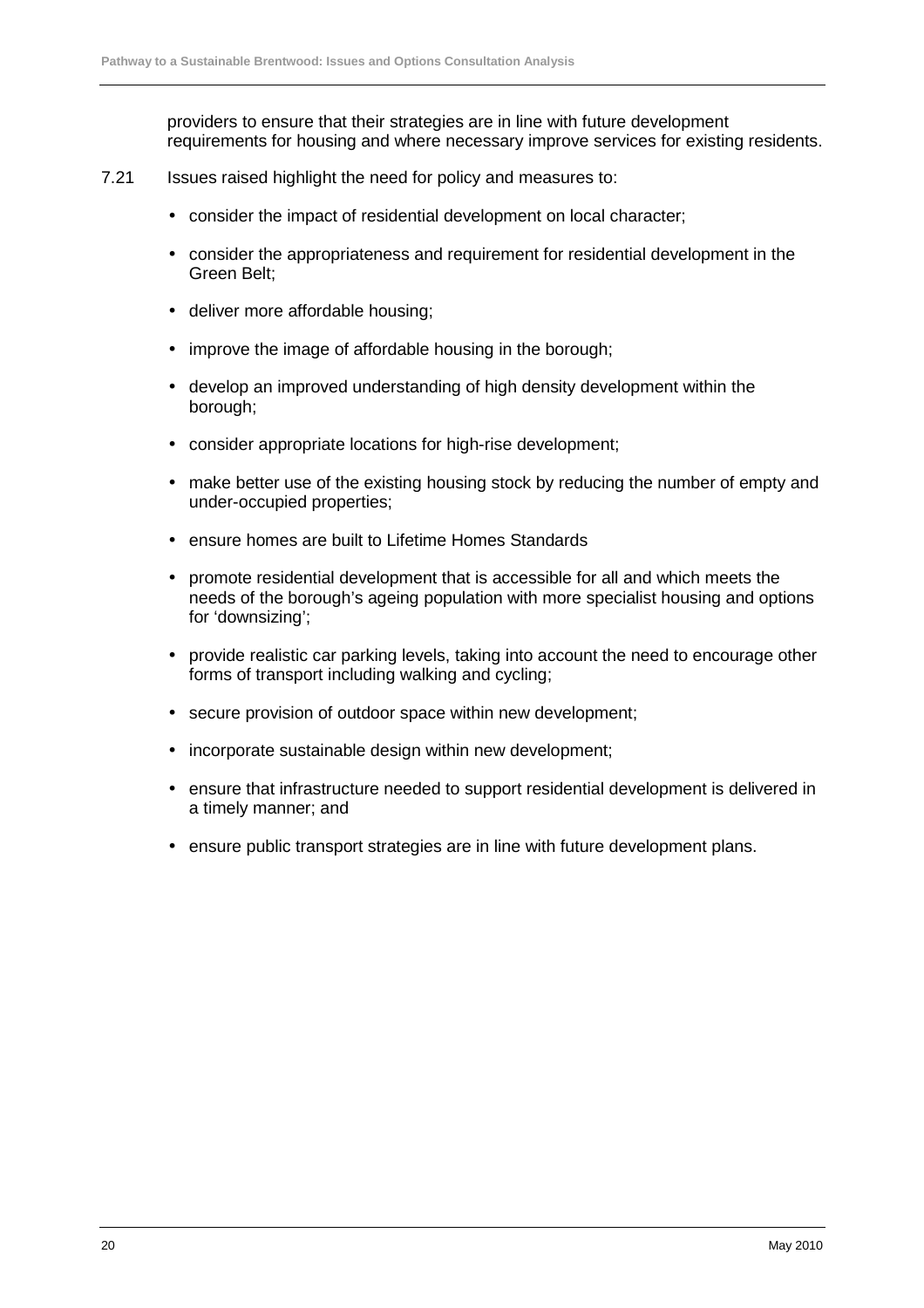# 8 Theme 4: Meeting People's Needs – Transport

- 8.1 Issues which Theme 4 (Transport) seeks to address are how to direct development to accessible locations, reduce congestion, reduce the high dependency on car use, improve facilities for cycling and walking, improve accessibility throughout the Borough and reduce the number, length and time of journeys.
- 8.2 Views were sought on new development in relation to car use, public transport, cycling provision, parking and travel plans. A breakdown of responses is given in Part 1 of this analysis (Chapter 9).

## Key Issues

8.3 Responses suggest improving public transport to be an overriding concern. There is support for reducing car use, although some do not consider it possible to reduce this significantly, and for promoting alternative vehicle technologies. Focus group participants noted the need to reduce reliance on private car use by encouraging alternatives, such as better public transport, with improved frequency and running times and links to all parts of the Borough, better accessibility, and encouraging walking and cycling, while providing necessary supporting facilities. The suggestion that new developments should incorporate travel plans received some support.

#### **Public transport**

8.4 Improving public transport in rural areas was the most popular suggestion in the transport part of the consultation paper (see Part 1 page 18). Concerns raised include a lack of integrated bus links, the need for improved parking at stations (particularly Shenfield), too few buses per day, a lack of buses in the evenings and on Sundays, and a need for station forecourt improvements. The Youth Focus group commented that the Borough's leisure facilities are often difficult to get to due to poor public transport.

#### **Cycling and Walking**

8.5 Some respondents said there was a need to improve the network of cycle lanes across the Borough and facilities for walking in rural areas. The Youth Focus Group considered the development of cycling and walking facilities could significantly improve accessibility. Within the Accessibility Focus Group, the need to change the attitudes of parents driving their children to school was raised.

#### **Parking**

8.6 Comments received suggest there is widespread concern about car parking levels in the Borough particularly in Brentwood town centre, which many consider insufficient. Opinions on park and ride and park and walk in Brentwood are mixed with some requesting more detail to determine its acceptability.

#### **Accessibility**

8.7 The Accessibility Focus Group noted the importance of providing access for all and making services and centres within the Borough easily accessible to sustain the local economy and discourage people from going elsewhere where access is easier.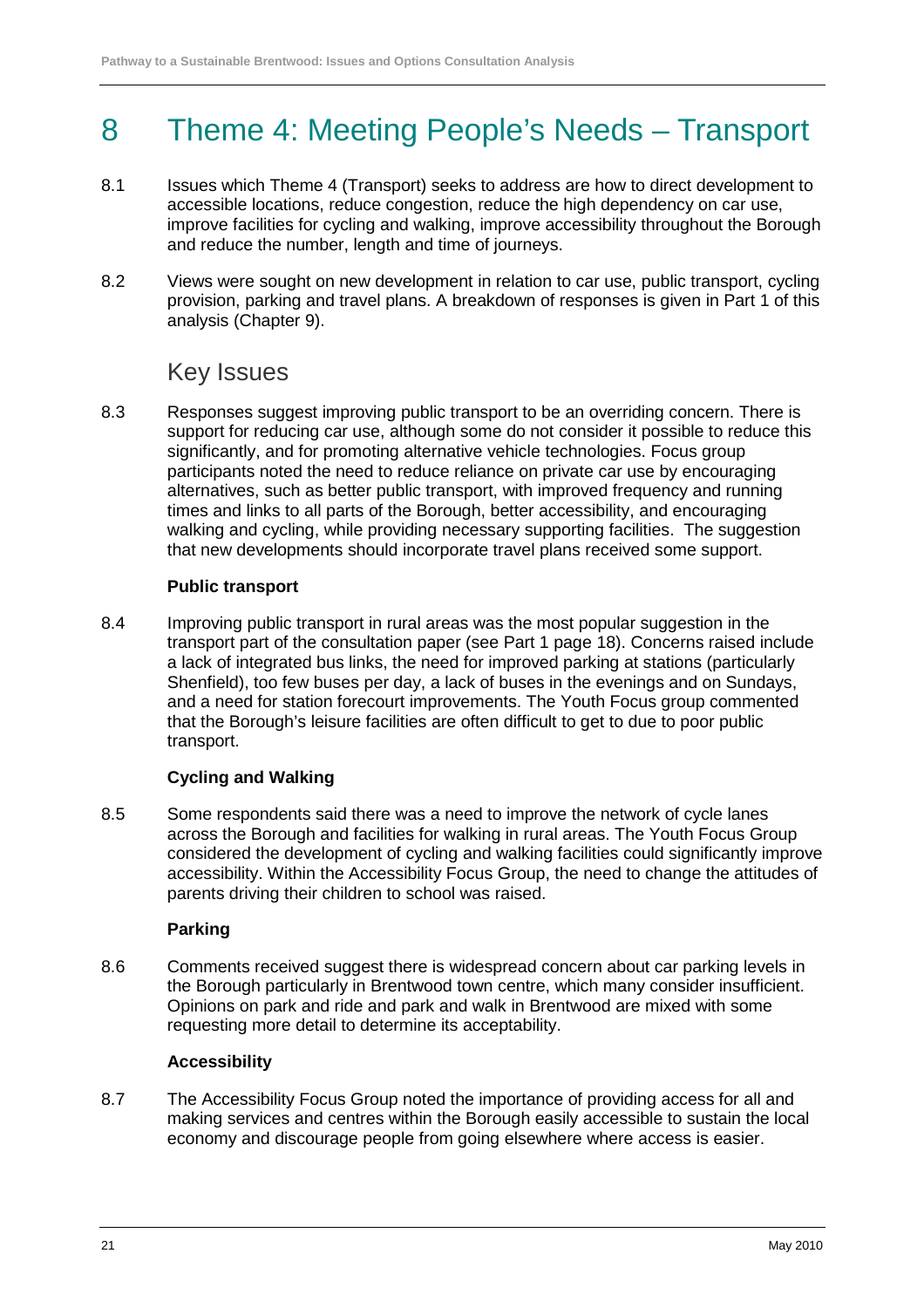## Policy Implications

#### **Car Use & Parking**

- 8.8 Planning policies need to recognise and address the importance of achieving a shift away from reliance on the private car to more sustainable forms of transport, such as walking, cycling, public transport, while recognising that some car use is likely to continue for the foreseeable future. Promoting realistic alternatives to the car will improve transport choice for all and access for people who do not have access to a car and reduce pollution and congestion. The Council and LSP will need to work with the Highways Authority, Highways Agency and public transport providers to identify solutions and ensure that policies are informed by evidence and local aspirations.
- 8.9 Consideration needs to be given to how vehicle technologies may further develop in the future, including the potential for electric vehicle usage, bearing in mind that although electric vehicles are more environmentally friendly they are unlikely to address the problems of congestion and land requirements for parking.
- 8.10 Some creativity is likely to be required in addressing car parking issues. We will need to consider appropriate levels of parking for new developments. Increasing car parking within the Borough would make less land available for other uses and increase road traffic and congestion, which in turn increase infrastructure requirements and costs.

#### **Local and strategic road network**

8.11 Careful consideration will need to be given to the impact of policies and proposals on the local and strategic road network, such as the A12 and M25. This will involve liaising with the County Council and Highways Agency to ensure policies and proposals are supported by evidence and can be delivered successfully.

#### **Public Transport**

8.12 Consultation responses and other evidence suggest that improving public transport should be a high priority within the Borough. Drawing on evidence from the Brentwood Place Survey (2008), over a third of those asked mentioned the need for improved public transport when identifying issues most in need of improvement in the local area. Out of all services (i.e. not just transport), the survey records the highest level of dissatisfaction among residents with regard to local bus services. The Council and LSP will need to identify policies and measures and work with public transport providers to secure better services across the Borough.

#### **Cycling and Walking**

- 8.13 Improving facilities for cycling and walking and better use of existing facilities, would improve health and quality of life in the Borough and reduce congestion. This calls for a co-ordinated approach to cycling and walking across the Borough which is well integrated with public transport. The Council, LSP, public transport providers and Highways Authorities need to work together to secure improvements and a joined-up approach.
- 8.14 With regard to parents driving their children to school, a key factor is perceived safety. Improving facilities for pedestrians and cyclists, encouraging or requiring such provision in new developments and campaigns to promote awareness about the health benefits of walking and cycling would help to address this.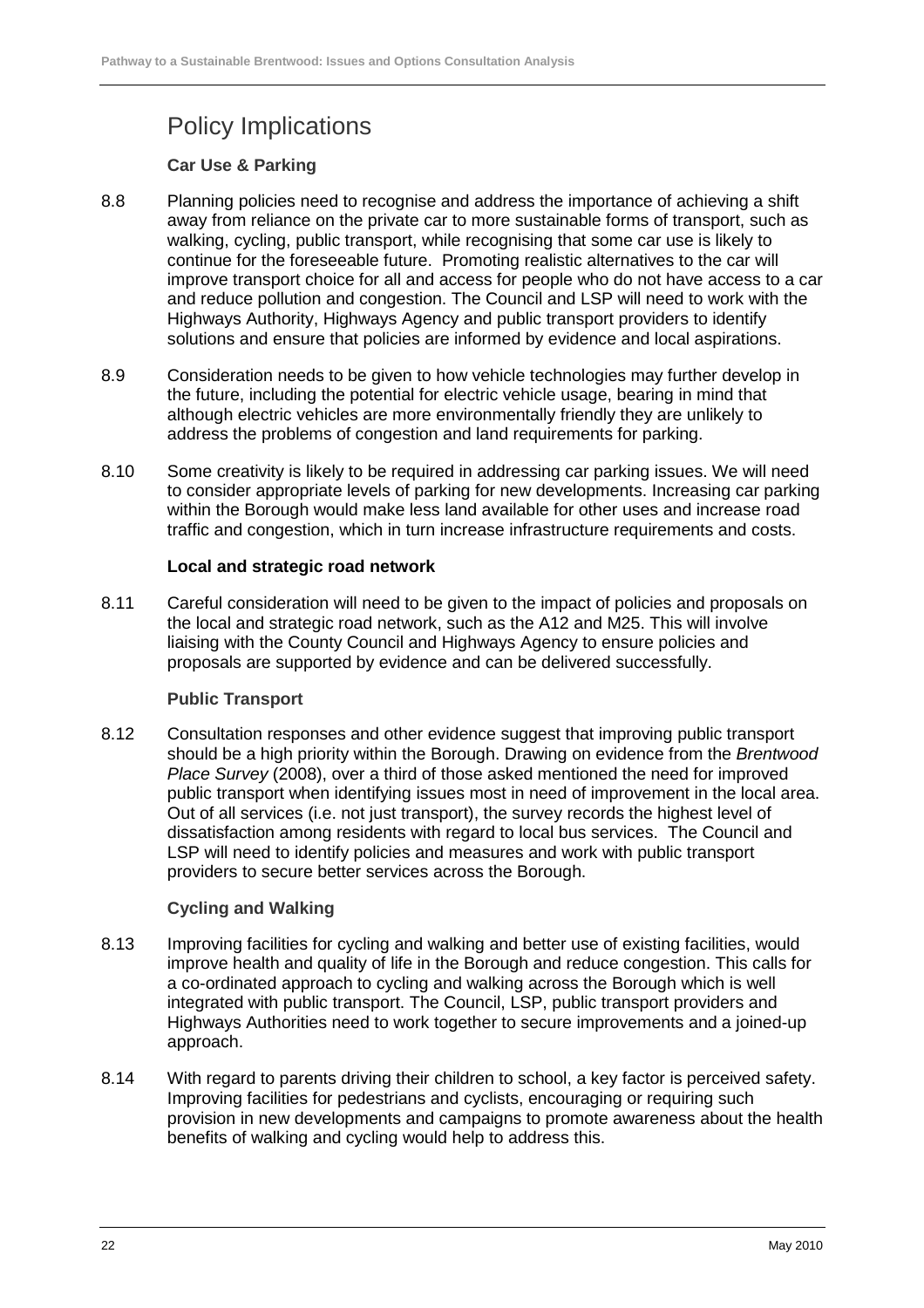#### **Travel Plans**

8.15 One way to ensure that new development fully considers how residents and users travel is to have a requirement to produce travel plans and to encourage these in existing business. Travel plans encourage consideration of alternative modes of transport to the private car, including such schemes as car pools and car sharing.

#### **Park and Ride**

8.16 A park and ride/park and walk scheme for Shenfield is currently being considered. There may be opportunities for schemes elsewhere in the Borough.

#### **Accessibility**

- 8.17 Accessibility can be improved by developing where there is good access to services, jobs and facilities, including public transport, designing buildings and spaces that are accessible and improving facilities in areas which lack these. Ensuring that development locations and density guidance reflect a location's accessibility and existing provision of services and infrastructure will also help.
- 8.18 Issues raised highlight the need for policy and measures to:
	- achieve access for all:
	- ensure development has good access to services and facilities, including public transport;
	- increase the share and number of journeys made by walking, cycling and public transport by promoting alternative convenient transport modes to the private car and in turn, reduce the level of car use;
	- accommodate alternative vehicle technologies;
	- consider requirements for car parking in the light of the need to provide good access while encouraging a modal shift away from the private car;
	- consider the implications of policies and proposals for the local and strategic road networks;
	- secure improvements to public transport;
	- provide facilities for cycling and walking in new developments:
	- achieve a co-ordinated approach to cycling and walking across the Borough and their integration with public transport;
	- encourage travel plans in new developments;
	- determine the viability of a park and ride/park and walk scheme within the Borough.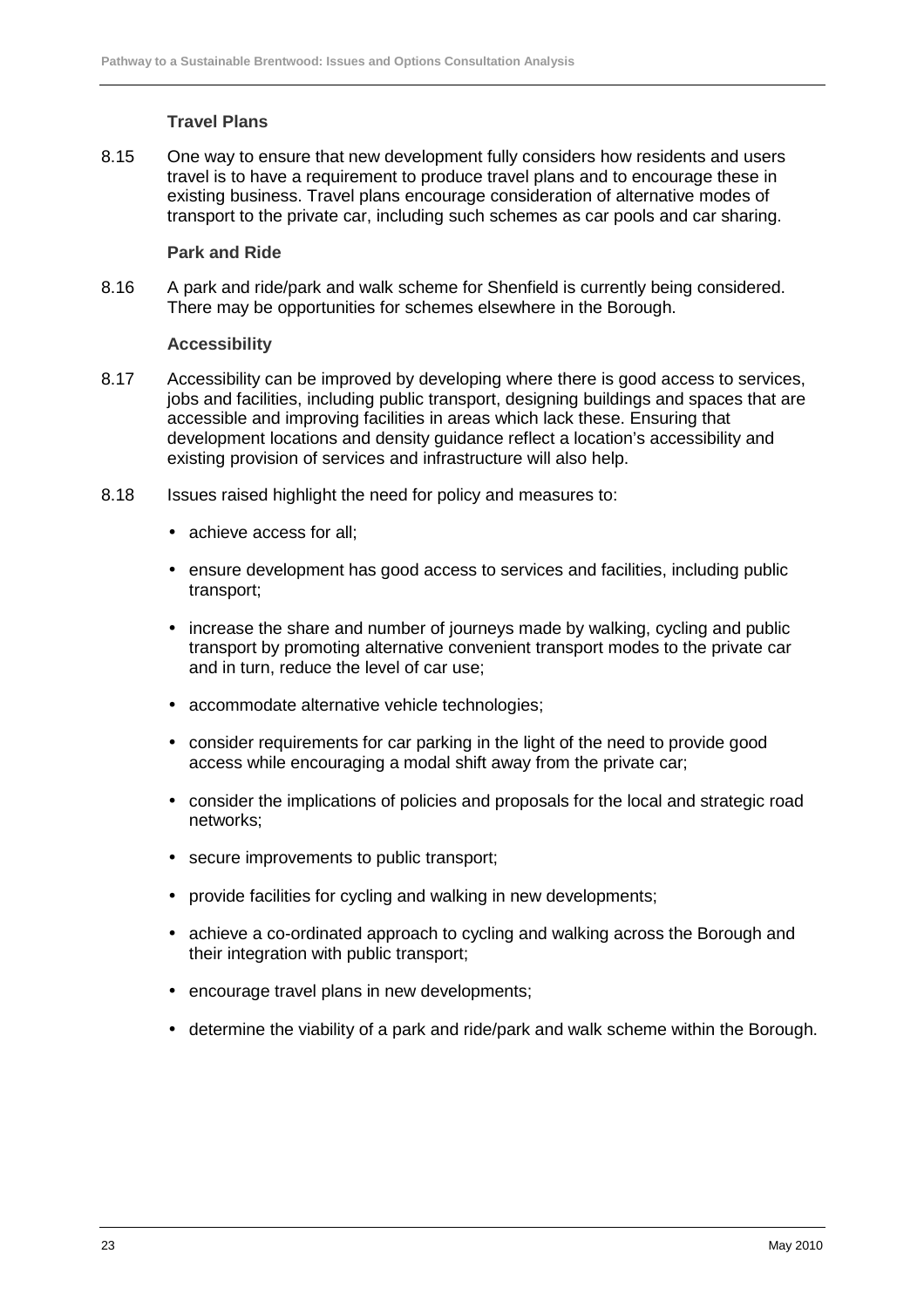# 9 Theme 4: Meeting People's Needs – **Infrastructure**

- 9.1 Issues which Theme 4 (Infrastructure) seek to address are how to safeguard and ensure provision of sufficient land for infrastructure, ensure timely provision of infrastructure to accompany development, ensure that proposals for new developments make appropriate contributions towards the provision of infrastructure and improve access to facilities.
- 9.2 Views were sought on provision of and funding for new infrastructure and community facilities, how developers should contribute towards these, whether development should be restricted in areas where infrastructure and services are inadequate or unlikely to be capable of improvement and whether facilities should be accessible to all. For a breakdown of responses see Part 1 Chapter 10.

## Key Issues

- 9.3 Issues raised in responses and by focus group participants with regard to infrastructure included funding, delivery, capacity and accessibility.
- 9.4 Views were mixed on how development should fund the necessary infrastructure and, in particular, over whether developers should only fund infrastructure specifically related to their development, or whether a tariff payment should be levied on them to fund the wider impacts of development.
- 9.5 There is some support for additional services and infrastructure being provided at the same time as housing development. Some consider that infrastructure needed to support a development should be provided prior to its start.
- 9.6 There is some concern shown over the appropriate assessment of infrastructure and ensuring that the appropriate bodies with expertise are involved in developing planning policies to ensure they are sound and can be delivered.
- 9.7 Strong support is shown for making services and facilities accessible to all. The Youth Focus Group noted that although there are a range of facilities and services in the Borough for younger people, access to these by public transport is often difficult. The majority are located within Brentwood town and therefore less easy to reach by those living elsewhere.
- 9.8 The need to promote mixed communities and green infrastructure in the Borough were among other issues raised.

## Policy Implications

#### **Funding for Infrastructure**

9.9 Core Strategy and Development Management policies will need to ensure that infrastructure required to support development can be delivered. Further analysis is required into the implications of different types of developer contribution payment structures, in terms of potential infrastructure they could help provide and potential impact of this on the viability of development. We will need to consider the impact on affordable housing delivery that any proposed approach would have. A broad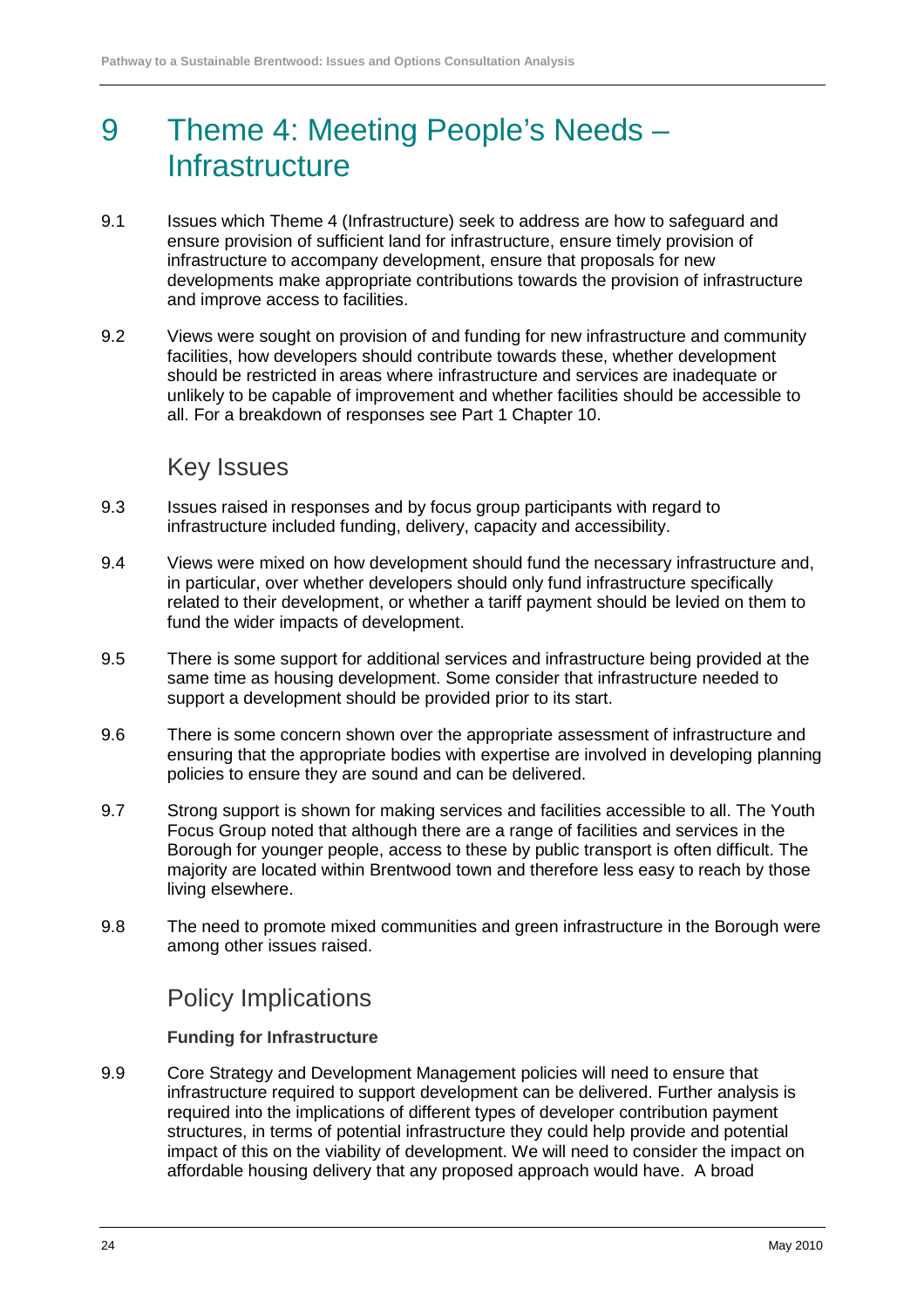approach to developers' contributions will need to be developed as the Core Strategy is taken forward with detail developed at a later stage.

#### **Timing of Infrastructure**

9.10 It may not always be viable for developers to fund all of the required infrastructure prior to a development starting. Consideration will therefore need to be given to identifying policies, measures and funding to deliver both infrastructure and development in a timely manner. This is likely to require further analysis and evidence gathering in order to identify a robust, defensible, approach.

#### **Infrastructure Requirements and Capacity**

9.11 A Water Cycle Study, which will incorporate a Water Cycle Strategy and Strategic Flood Risk Assessment, has recently being commissioned. This will assess the requirements and capacity of water and sewerage infrastructure in the Borough and provide evidence to support the Core Strategy. It will also be necessary to work closely with other infrastructure providers to ensure that their requirements and capacity are fully considered. Further infrastructure studies will be considered as appropriate, based on the initial evidence received.

#### **Accessibility**

9.12 The Core Strategy will need to ensure that it promotes accessibility for all. This subject is also considered within the transport element of this theme and within Theme 5: Healthier and Safer Communities. The Core Strategy and Sustainable Community Strategy will need to consider how to best provide for mixed communities in the Borough and how to promote developments that cater for people's differing needs.

#### **Green Infrastructure**

- 9.13 The development of green infrastructure will be considered alongside that of parks and open spaces. Brentwood's Open Space Study (2006) provides evidence regarding the need for open space within the Borough and consideration will be given to ways in which linkages between these spaces can be improved and how we can work with partners to achieve this where necessary.
- 9.14 Issues raised highlight the need for policy and measures to:
	- determine how developer contributions should be calculated;
	- secure the delivery of infrastructure in a timely manner;
	- sufficiently consider future infrastructure requirements;
	- promote accessibility for all;
	- provide for mixed communities; and
	- promote the development of green infrastructure.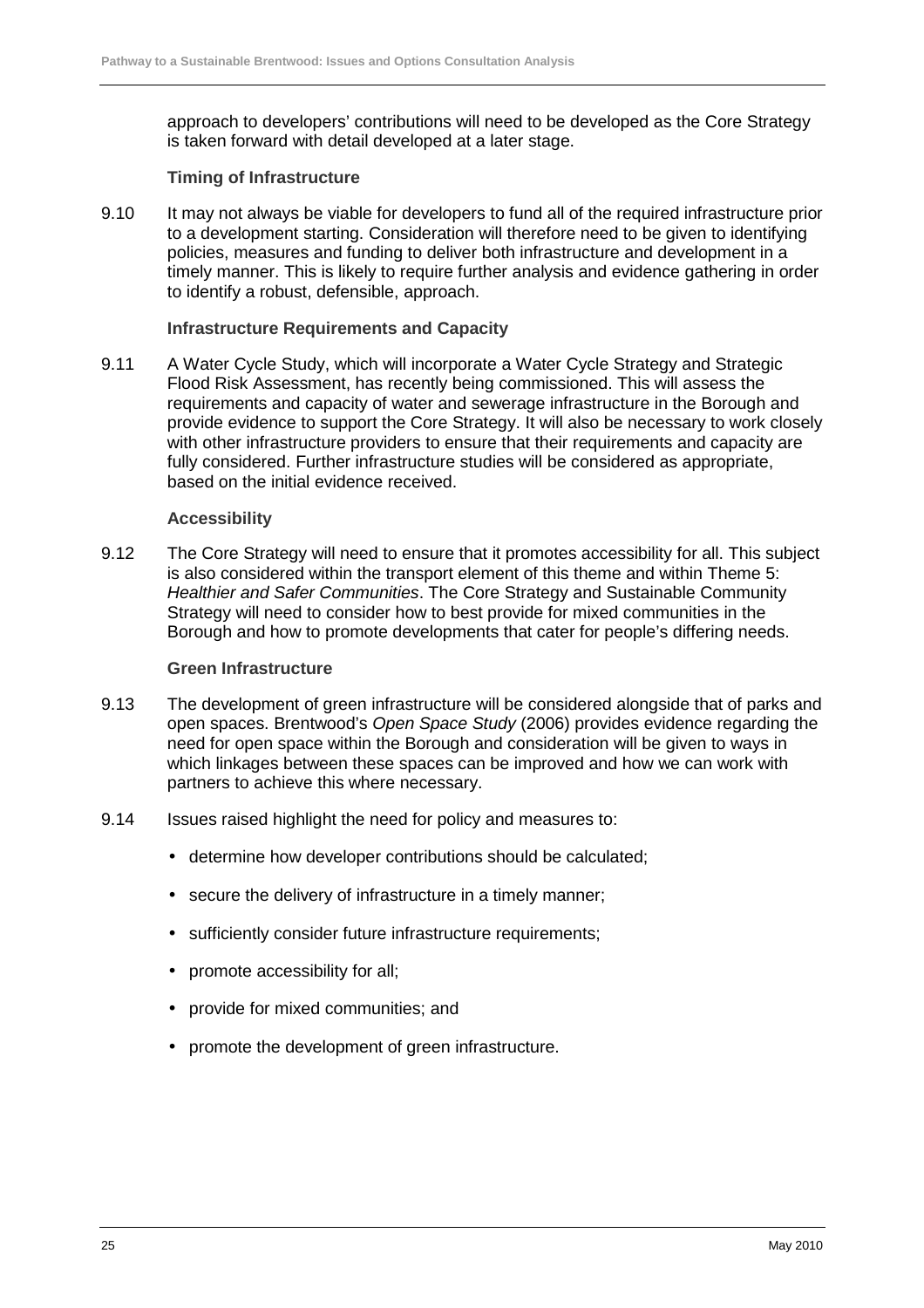# 10 Theme 5: Ensuring a Healthier Lifestyle and Safer Community

- 10.1 Theme 5 is concerned with quality of life, health and safety in the Borough and how the Council and other bodies, such as the Police, the Primary Care Trust (PCT) and voluntary sector, can provide the services and facilities on which these depend.
- 10.2 Views were sought on community, sport, leisure and health facilities; funding for community groups; whether action should be taken to assist vulnerable groups and those with special needs or on low incomes and to reduce the fear of crime; designing development to discourage crime; facilities for younger and older people, and whether healthier lifestyles should be encouraged. For a breakdown of responses see Part 1 Chapter 11.

### Key Issues

- 10.3 Responses suggest a high level of agreement with all but one of the statements. In particular, for designing new development to discourage crime and vandalism, taking action to reduce the fear of crime, retaining community facilities for their existing use or a similar purpose, encouraging healthier lifestyles and funding community groups. . There is less agreement over the suggestion that the Borough needs more high quality sport and leisure facilities, with the majority neither agreeing nor disagreeing, although more people agreed than disagreed with this.
- 10.4 Issues raised by the Health, Well Being and Being Safe Focus Group included a lack of awareness about the level of deprivation in the Borough, the need for facilities for rural as well as urban communities and for a culture change within the health service – for patients and professionals. "We run an 'ill health service' rather than a 'health service'" commented one participant. The group suggested that more emphasis should be placed on living a healthy lifestyle, support and care, rather than drugs and operations and on measures to prevent ill-health occurring in the first place. The Group advocated a similar approach toward crime – investing in measures that made it less likely that crimes would be committed.
- 10.5 The Youth Focus Group considered leisure provision in the Borough and how this might be improved. They suggested making facilities more affordable e.g. through concessionary rates and loyalty reward schemes; improving access by public transport; maintaining existing facilities better; not trying to compete with larger towns but offering something different instead; and providing a range of facilities to cater for diverse cultures, as well as providing more facilities for young people. The Group recognised that tensions existed in the Borough owing to age differences and cultural misunderstandings, and called for more intergenerational tolerance.

## Policy Implications

10.6 Tackling the diverse range of issues identified under Theme 5 will require action from LSP members, including, the Council, the voluntary sector, police, PCT and other stakeholders.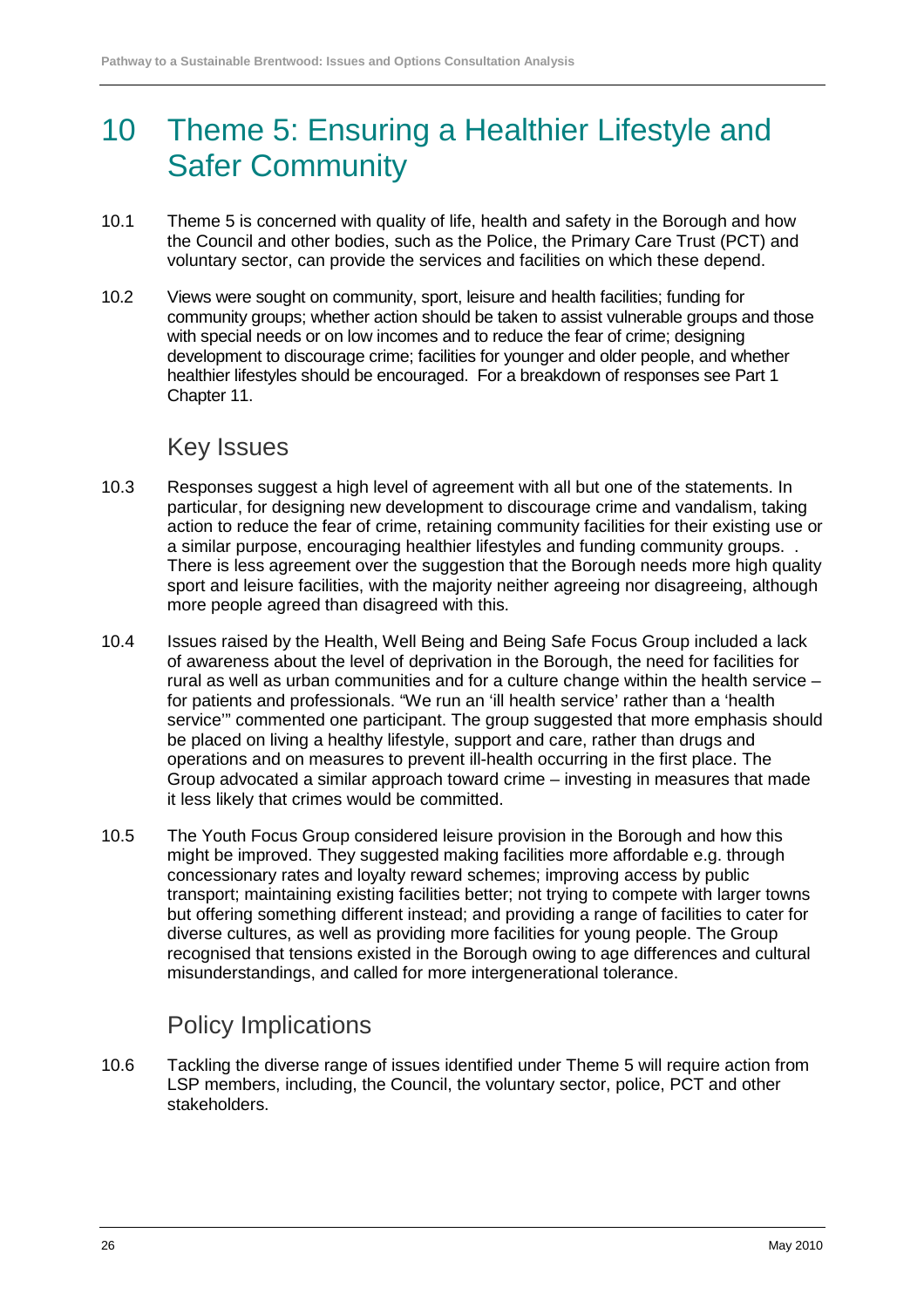#### **Crime and Safety**

10.7 Brentwood Place Survey (2008) identified crime as the top issue for residents. It is no surprise, therefore, that designing development to discourage crime and vandalism and taking action to reduce the fear of crime are the most strongly supported suggestions under this theme.

#### **Community, Sports and Leisure facilities**

- 10.8 The ambivalence shown towards the suggestion that the Borough needs more high quality sport and leisure facilities, may indicate residents are largely satisfied with their ability to gain access to high quality facilities within the Borough or nearby. When this topic was discussed by the Youth Focus Group, the key issue was a lack of reliable public transport, particularly in the evening, rather than a lack of sports and leisure provision within the Borough. Lack of facilities for young people was, however, identified as an area needing to be addressed in the Brentwood Place Survey (2008). When asked which local issues were most in need of improvement almost half of those surveyed identified the need for improved activities for teenagers.
- 10.9 Issues raised by the consultation responses and comments received highlight the need for policy and measures to take forward suggestions under Theme 7, in particular to:
	- retain community, cultural and sports facilities for existing or similar purposes;
	- design new developments to be accessible and inclusive and to foster a sense of place and community;
	- promote best practice in new development to 'design out' crime and vandalism taking forward the approach set out on the Urban Place Supplement and the Association of Chief Police Officers Secured by Design;
	- tackle the fear of crime;
	- ensure leisure and cultural facilities are accessible, including by public transport, affordable and cater for diverse cultures;
	- consider the scope for shared-use facilities;
	- help community groups obtain access to funding;
	- improve access to footpaths and bridleways;
	- ensure facilities meet the needs of all groups, including younger and older people. families and those with special needs;
	- provide more health facilities in the Borough;
	- encourage healthier lifestyles, e.g. more active lifestyles, e.g. walking, cycling, gardening and home grown food;
	- foster leadership and responsibility, particularly among young people;
	- encourage more intergenerational activity, such as the 'silver surfer' scheme whereby Brentwood County School visited a sheltered housing scheme to offer computer advice; and
	- improve public transport in rural areas.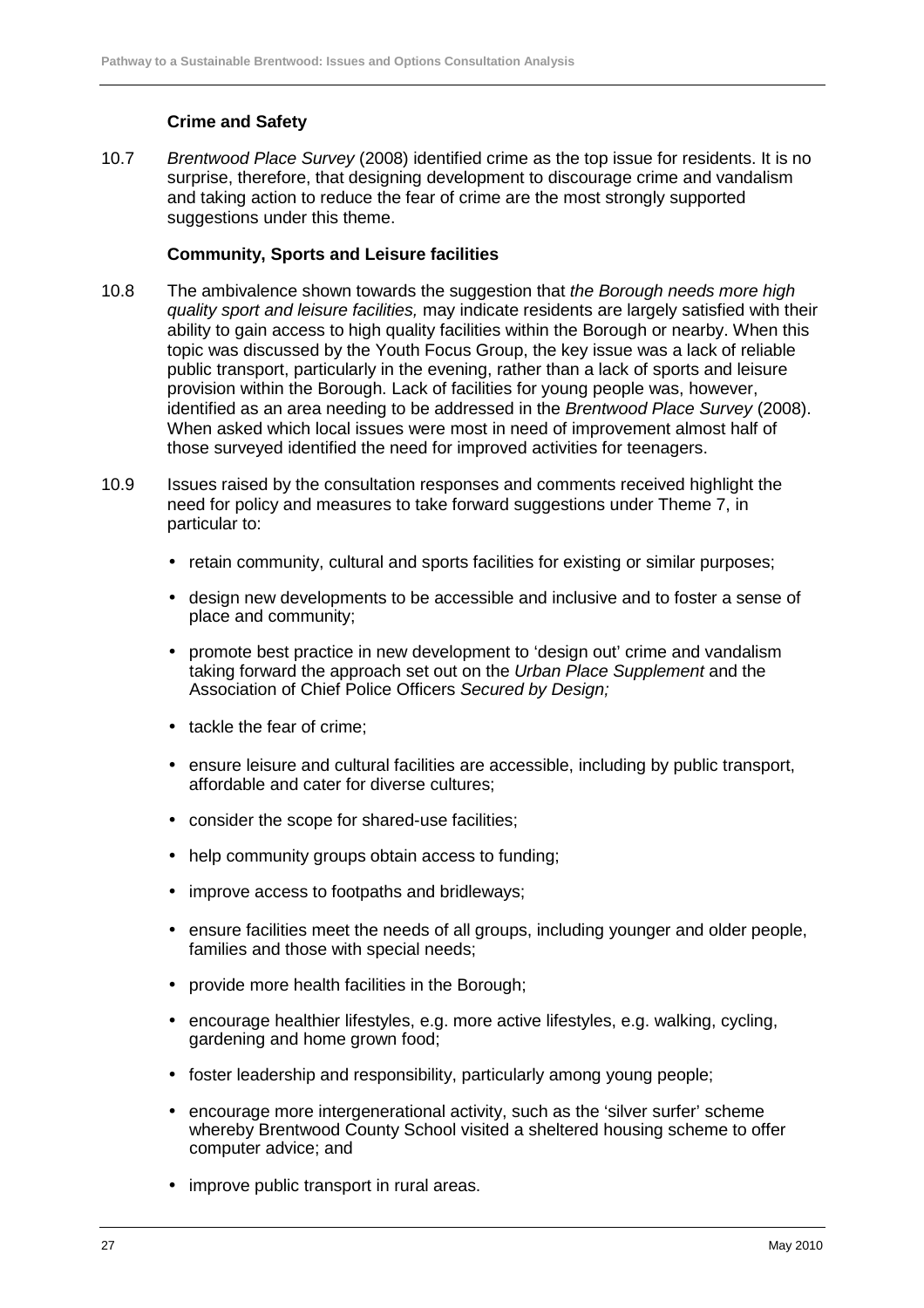# 11 Spatial Options for the Future Development of **Brentwood**

- 11.1 Four spatial options to guide the Borough's future development were set out in the consultation paper. Based on the proposed vision and strategic objectives, these aimed to provide a starting point for discussion. No attempt was made to show that one option is better than another. The consultation paper outlined potential benefits and drawbacks of each. Views were sought on the following options:
	- Option 1: Centralised Growth development within and around the town of Brentwood
	- Option 2: Transport Corridor-led Growth development concentrated along transport corridors and in the main centres
	- Option 3: Semi-Dispersed Growth development around Brentwood town and the main villages
	- Option 4: Dispersed Growth development at all settlements across the Borough
- 11.2 Out of the above options, centralised growth was most popular; dispersed growth least popular. A handful of respondents rejected all options, saying they would prefer no growth and no change in the Borough. For a breakdown of responses see Part 1 Chapter 12.

### Key Issues

- 11.3 The spatial options attracted a wider range of views than any other topic in the consultation paper. While there is no consensus, a clear order of popularity is apparent. Centralised growth is the most popular option followed by transport-led growth , semi-dispersed growth and dispersed growth.
- 11.4 Focus group participants' views were mixed. The Health, Well-Being and Being Safe and Natural and Historic Environment groups considered Options 1 and 2 more environmentally sustainable. By contrast, the Housing Focus Group suggested combining Options 1, 3 and 4. They considered this would provide more opportunities for development and a greater variety of housing in rural areas, while acknowledging there may be a negative impact on sustainability.
- 11.5 Overall, respondents' and focus group participants' comments demonstrate a good understanding of the benefits and drawbacks of each option and challenges facing Brentwood. Key issues raised are summarised below.

#### **Options 1 and 2**

- 11.6 Option 2 would steer development to areas with good links to services, employment and public transport as, to a lesser extent, would Option 1. By encouraging investment into Brentwood Town Centre, Option 1 would help underpin the future viability of the Borough's main centre.
- 11.7 Options 1 and 2 may increase pressure on urban open spaces both in terms of use and developer interest. At the same time, they may require less Green Belt to be released than under options 3 and 4 and will ease pressure to develop in the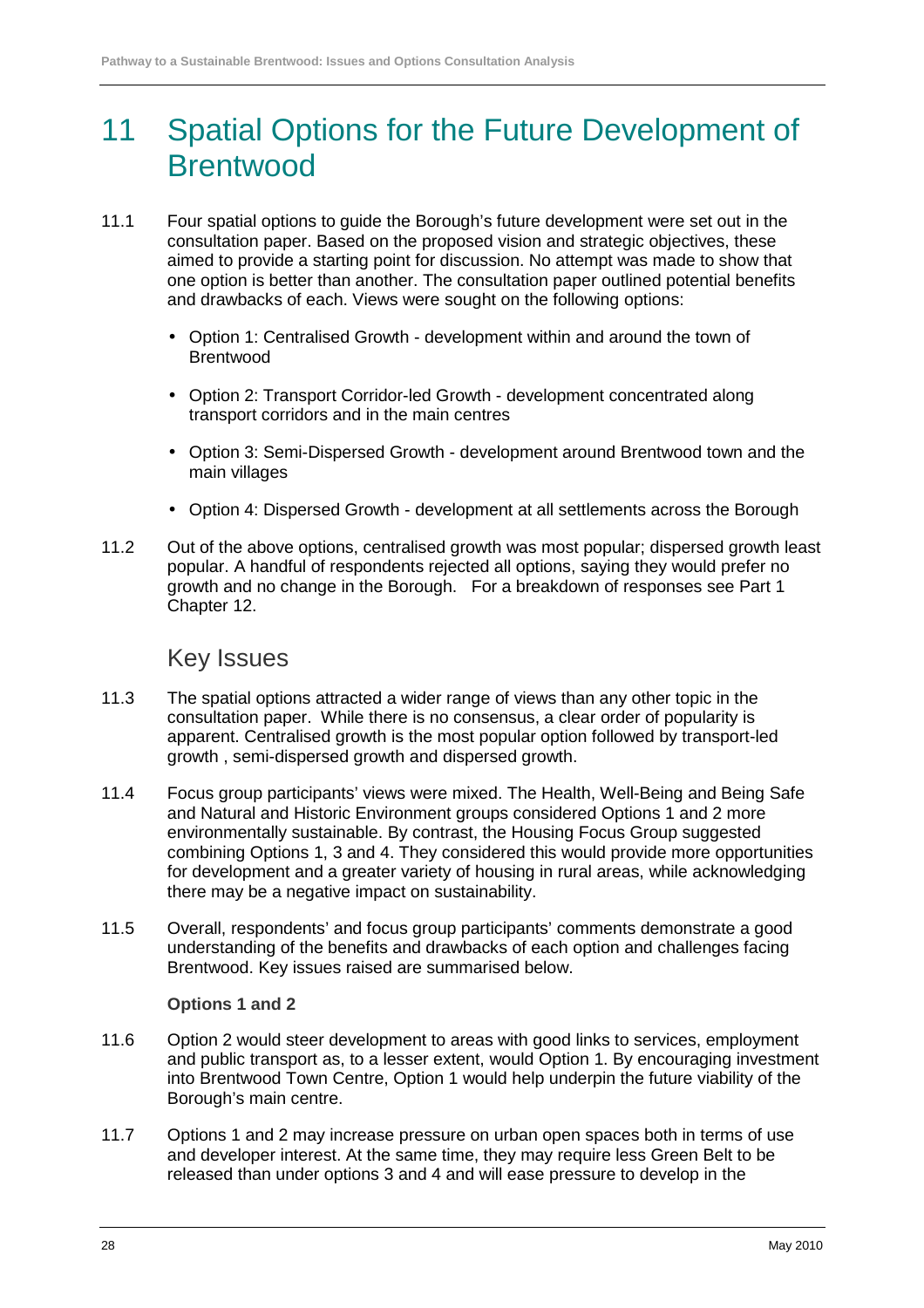Borough's smaller villages. A number of respondents were concerned that congestion and overdevelopment may result under Option 1.

#### **Options 3 and 4**

11.8 Options 3 and 4 would spread development more evenly throughout the Borough compared with options 1 and 2. This may help improve local services and the viability of local business. These options will require Green Belt to be released across a wider area and would potentially have more effect on the character of Brentwood's countryside and villages than Options 1 and 2.

#### **Other options**

11.9 Some respondents disliked all given options stating that they would prefer no growth or did not want to see their area change. One respondent asked why the Council had not included a new settlement among the options offered.

### Policy Implications

- 11.10 Fostering sustainable patterns of development and healthy lifestyles and addressing climate change will require a major shift away from the private car towards walking, cycling and use of public transport. Options 1 and 2 offer most scope for achieving these.
- 11.11 Options 3 and 4 may enable more brownfield land to be used across the Borough as a whole, but these options will also require more land to be found for development compared with Options 1 and 2 because they offer less scope for developing at higher densities. Options 3 and 4 are likely to require more new infrastructure to be provided to support development compared with Options 1 and 2, since less will already be in place.
- 11.12 'No growth' is not a realistic option. National planning guidelines stipulate that the number of new homes the Borough is required to accommodate should be decided at the regional level. Regardless of whether present arrangements continue or not it will still be necessary to respond to local needs that exist now or are expected to arise in future and manage growth pressures. It will be essential to monitor and take into account the capacity of the environment and infrastructure to accommodate continued growth, drawing on evidence from technical studies. A strong emphasis on redevelopment and re-use of land and buildings should reduce pressure on natural resources and infrastructure requirements and the need to find Greenfield land for development. These considerations should inform the spatial option that should be taken forward.
- 11.13 A new settlement option would be very difficult to accommodate and the level of new housing envisaged for Brentwood is too low to justify this.
- 11.14 Should Option 1 or 2 be taken forward, particular attention will need to be given to addressing the needs of the Borough's communities that lack essential services, such as reliable public transport. This approach would support rural communities by allowing small scale development that is sensitive to the environment and meets local needs. Consideration could be given to meeting needs in ways that do not require built development, e.g. through greater use of mobile or shared facilities or sensitive re- use of redundant buildings. Working with transport and other service providers will be essential to improve access to local services.
- 11.15 Under all options, particular consideration will need to be given to maintaining the attractiveness of Brentwood Town Centre as a desirable place to invest, work, live and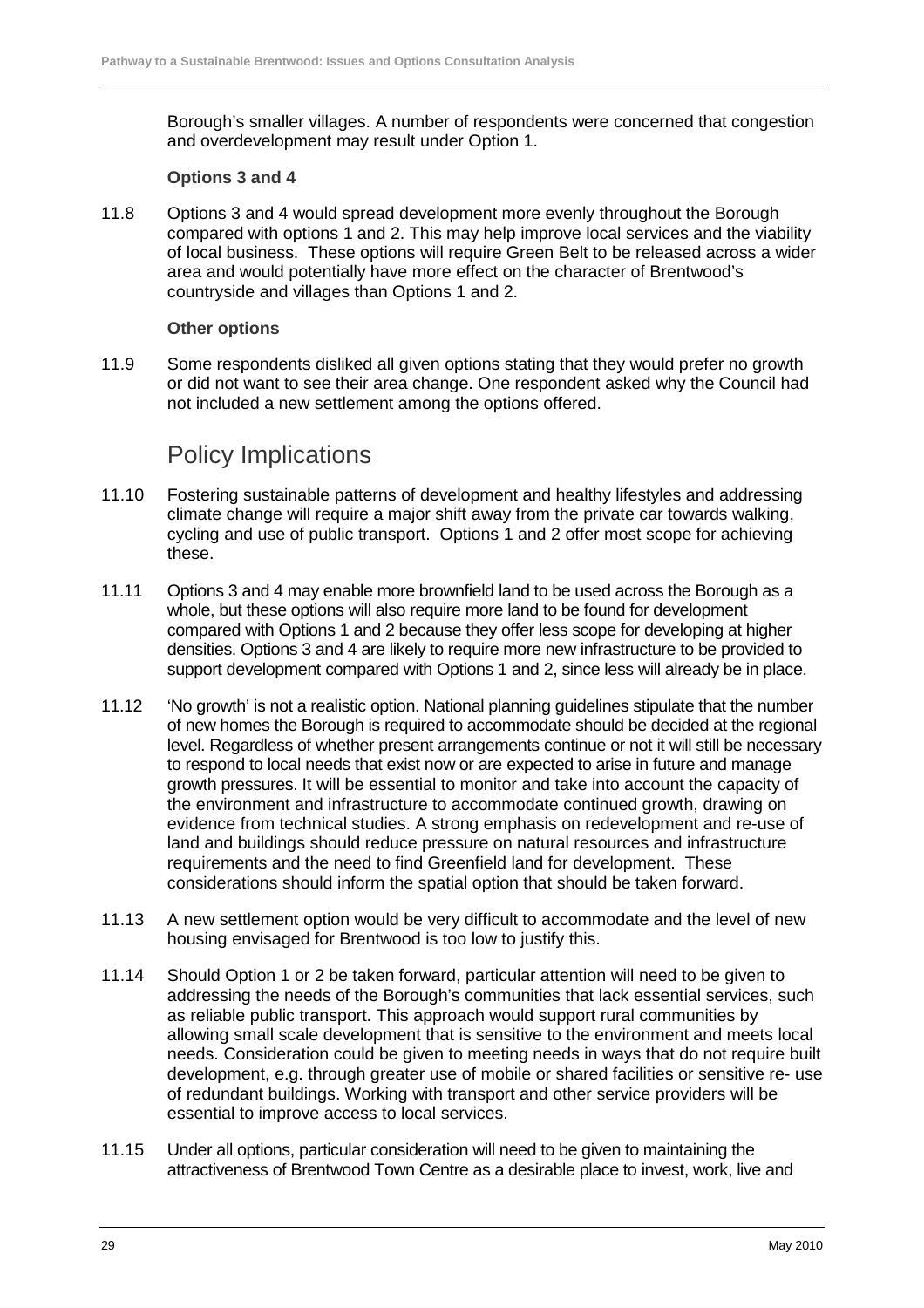visit, given the key role the town plays for the Borough as a whole. Problems of congestion and overdevelopment can arise under any option and highlight the need for good design and layout, traffic management measures and vigorous promotion of attractive, convenient alternatives to the car. The Core Strategy will need to address these issues which in turn require the Council to work with the County Council, transport providers, communities and developers to identify solutions.

- 11.16 In order to determine which spatial option would best achieve objectives, wider evidence will need to be drawn upon, in particular:
	- Brentwood Strategic Housing Land Availability Assessment (SHLAA) will identify sites that are potentially suitable for housing development in the Borough;
	- Brentwood *Employment Land Review* (ELR) (with Epping Forest) will provide data on employment land and premises and projected requirements;
	- data on infrastructure provision and requirements;
	- Core Strategy Sustainability Appraisal (SA);
	- The Mid-Essex Landscape Character Assessment (2006), Brentwood Open Space Study (2008) and impact on the Green Belt, wildlife and other land designations.
- 11.17 Issues raised regarding the spatial options highlight the need for policy and measures to:
	- monitor and take into account the capacity of the environment and infrastructure to accommodate continued growth;
	- ensure the location and design of development is sympathetic to local character and environmental quality, and makes efficient use of land;
	- protect and enhance, and where appropriate, provide public open space;
	- address the needs of rural, as well as urban, communities and improve access to local services, particularly in villages;
	- improve transport between the Borough's main centres and peripheral communities and consider innovative solutions;
	- ensure necessary infrastructure is in place or can be provided in a timely way to support new development;
	- make better use of existing facilities, including by bringing empty properties back into use and reducing under-occupation;
	- support sensitive rural diversification and viable, sustainable agriculture and home working;
	- encourage local trade;
	- protect the Green Belt, wildlife habitats and natural resources:
	- address leisure concerns in Brentwood Town Centre.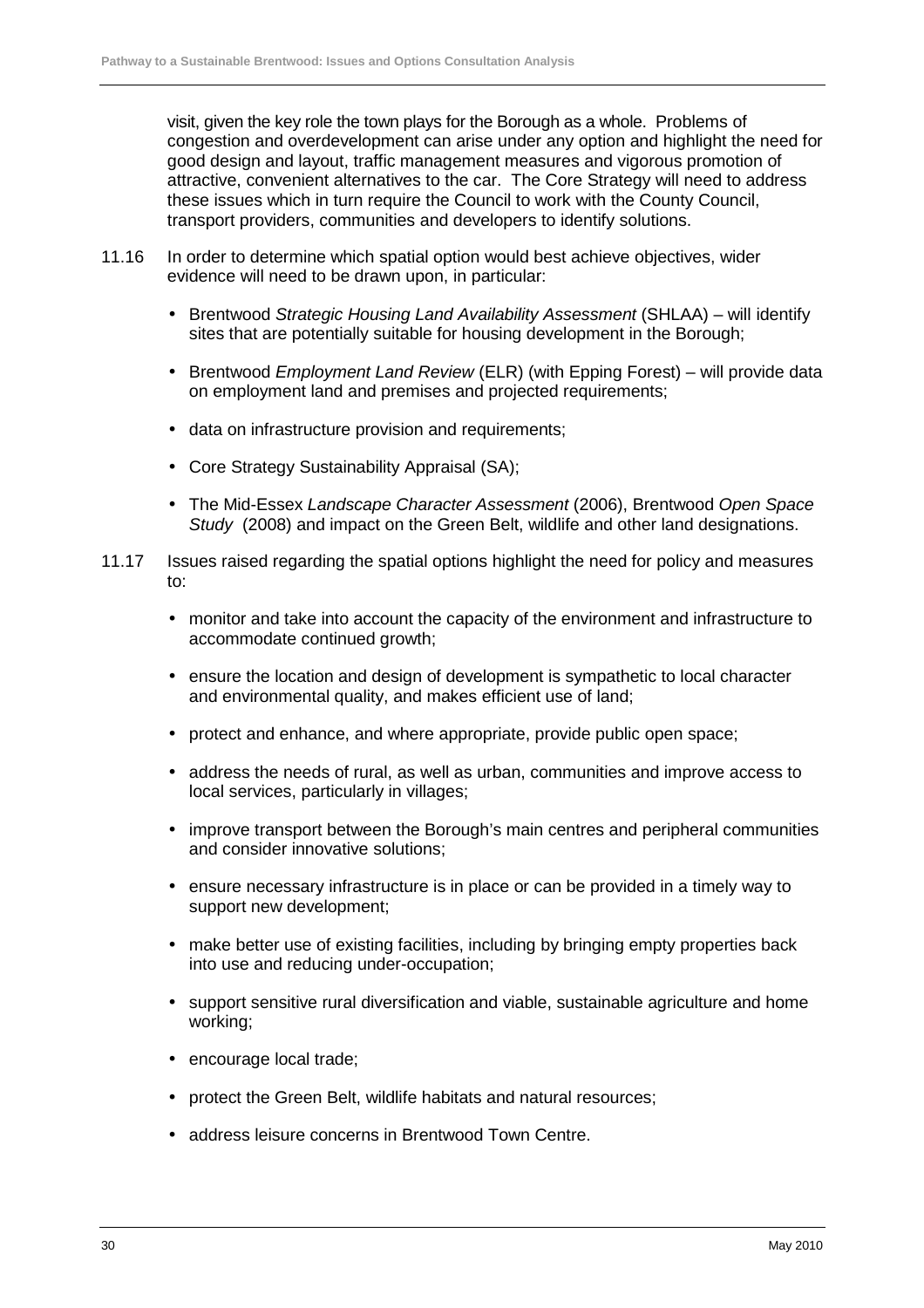# 12 Validity

### Representativeness

- 12.1 Due to the low response rate (198 responses\*) it is not possible to treat consultation responses as being representative of the population of Brentwood Borough as a whole. This lack of representativeness is worsened by the average age of respondents: out of those who gave information about their age (just over half of all respondents) 60% were 55 or over; 42% 65 or over and 16% 40 or under. One respondent was aged between 19 and 24; three were under 19. Nearly twice as many men as women responded (63% of responses were from men and 37% from women). By comparison 21% of the Borough's resident population is over 65, 60% is aged between 16 and 64 and 19% is under 15. Older people and men are therefore disproportionately represented and younger people and women underrepresented. Around a fifth of responses came from organisations. These included some parish councils responding on behalf of their local community. Responses are fairly evenly spread geographically (see Part 1, Chapter 18).
- 12.2 The issues highlighted above do not mean that consultation responses are of no value. Additional methods are, however, needed to reach groups who are less well represented. A series of focus groups held in January at Brentwood Town Hall fulfilled this purpose in part.
- 12.3 The response rate achieved is typical of consultations of this nature and comparable to experience in other local authorities. Likely reasons include the time of year the consultation took place - the two months up to Christmas; lack of concrete policies, land allocations and location-specific proposals at this stage of consultation; and the general nature, complexity and breadth of subject matter covered.

## The Consultation Process

- 12.4 The consultation was advertised widely in the press, via leaflets sent to all households in the Borough, a letter sent to those on the Council mailing list, the Council website, posters on notice boards, adverts in local newspapers and travelling displays at various locations around the Borough. Copies of the consultation documents were deposited at the Town Hall, Information Centre, local libraries and sent to specific consultees. Drop-ins at local libraries and village halls and two Citizens' Panels gave people an opportunity to look at the consultation material and discuss issues with Council Officers. Responses were invited by post, e mail or online; around two thirds were received by post. Analysis suggests that this reflects, in part, the older average age of respondents (a breakdown of the age of respondents is given in Part 1 of this analysis).
- 12.5 In January, the Council convened six focus groups. These brought together participants from a range of backgrounds to discuss in depth issues raised by the consultation, and identify priorities and potential solutions. Each meeting lasted around two hours. Altogether, 58 people took part (35 male, 23 female). Discussions were in small groups of between 8 and 14 people. The age of participants ranged from 15 – 65+, although the majority were of working age. A Youth Focus Group provided an opportunity for younger people to take part and give their views.

<sup>\*</sup> Part 1 of this analysis refers to 197 responses. This difference is explained by two late submissions and one duplicate.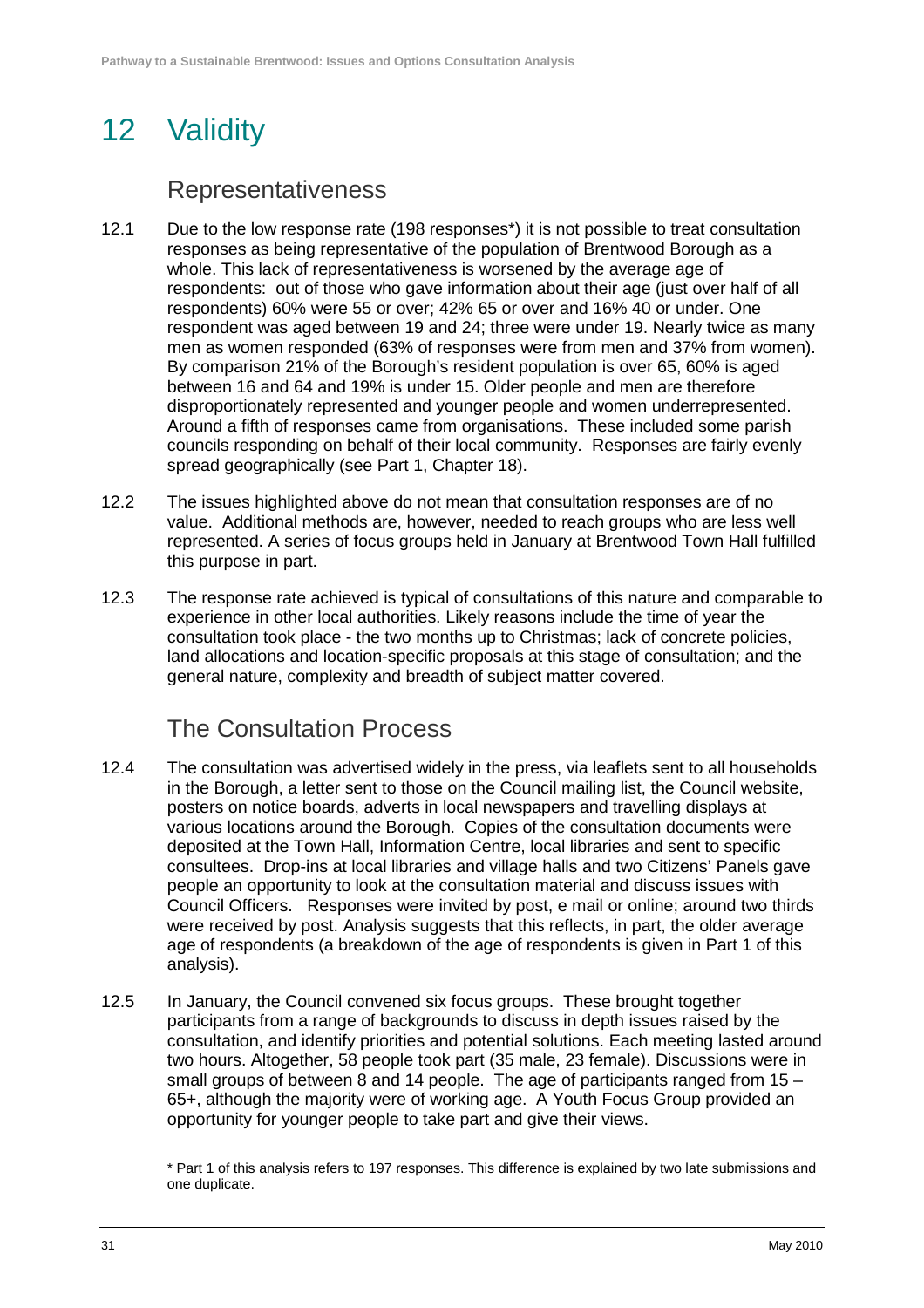- 12.6 The Youth Focus Group (with members aged 15-18), Health, Well-being and Being Safe Focus Group and Accessibility Focus Group drew on the knowledge, experience and expertise of a diverse range of stakeholders, giving a unique insight into issues facing some of the Borough's hard to reach groups. Other focus groups held on the Economy, the Natural and Historic Environment and Housing similarly drew on the knowledge and expertise of a range of interests. The format of the groups followed that of a short presentation explaining the purpose of the focus group followed by discussion based on pre-set questions. Participants were asked to consider the proposed vision and objectives relevant to their assigned topic and to identify key issues and priorities up to 2031. Discussions were recorded and a note taken of key points and suggestions made. Notes are available on request. Feedback from the groups has been positive.
- 12.7 Evidence from this and other consultations suggest that young women aged 20-24 are the hardest to reach group in the Borough (See Part 1 Analysis, page 34). In order to reach a wider range of people, a further consultation exercise was carried out by Hens Theatre Company. Among groups who took part were young people, religious groups, parents, shop keepers and teachers (Hens Creative SCS Consultation March 2010).

## Respondent Type

- 12.8 Part 1 gives a breakdown of respondents by age, ethnicity and geography. Further information is given in the table below which sets out the type of respondents from the 198 responses received broken down according to whether responses were received from individuals or organisations.
- 12.9 It is estimated that the majority of responses (156) were from individuals. These were made up of 94 responses from local residents (47%) and 62 anonymous responses. It is assumed that the majority if not all anonymous responses are from individuals and not organisations as it would be unlikely for organisations to not submit details due to the desire to be involved in future consultations on the Core Strategy. Out of the 62 anonymous responses 35 supplied a postcode or some form of area details. 27 did not supply any form of address data.
- 12.10 41 responses were received from organisations. These comprised 21 responses from statutory consultees (11%), including four public regional or county organisations, two public services, three community groups, three Parish Councils, and infrastructure providers such as water suppliers, highways and telecommunications. 21 responses were received from agents or developers (10%). From these, six agents were acting on behalf of another private company, one for a public health authority, one for a healthcare charity, and one for a community/faith group.

| <b>Type of Responses Received</b> |                           |                    |                         |                              |       |  |  |  |  |  |
|-----------------------------------|---------------------------|--------------------|-------------------------|------------------------------|-------|--|--|--|--|--|
|                                   |                           | <b>Individuals</b> | Organisations           |                              |       |  |  |  |  |  |
| Type                              | Local<br><b>Residents</b> | Anonymous          | Statutory<br>Consultees | Agents/<br><b>Developers</b> | Total |  |  |  |  |  |
| <b>Number</b>                     | 94                        | 62                 | 21                      | 21                           | 198   |  |  |  |  |  |
| %                                 | 47%                       | 31%                | 10.5%                   | 10.5%                        | 100%  |  |  |  |  |  |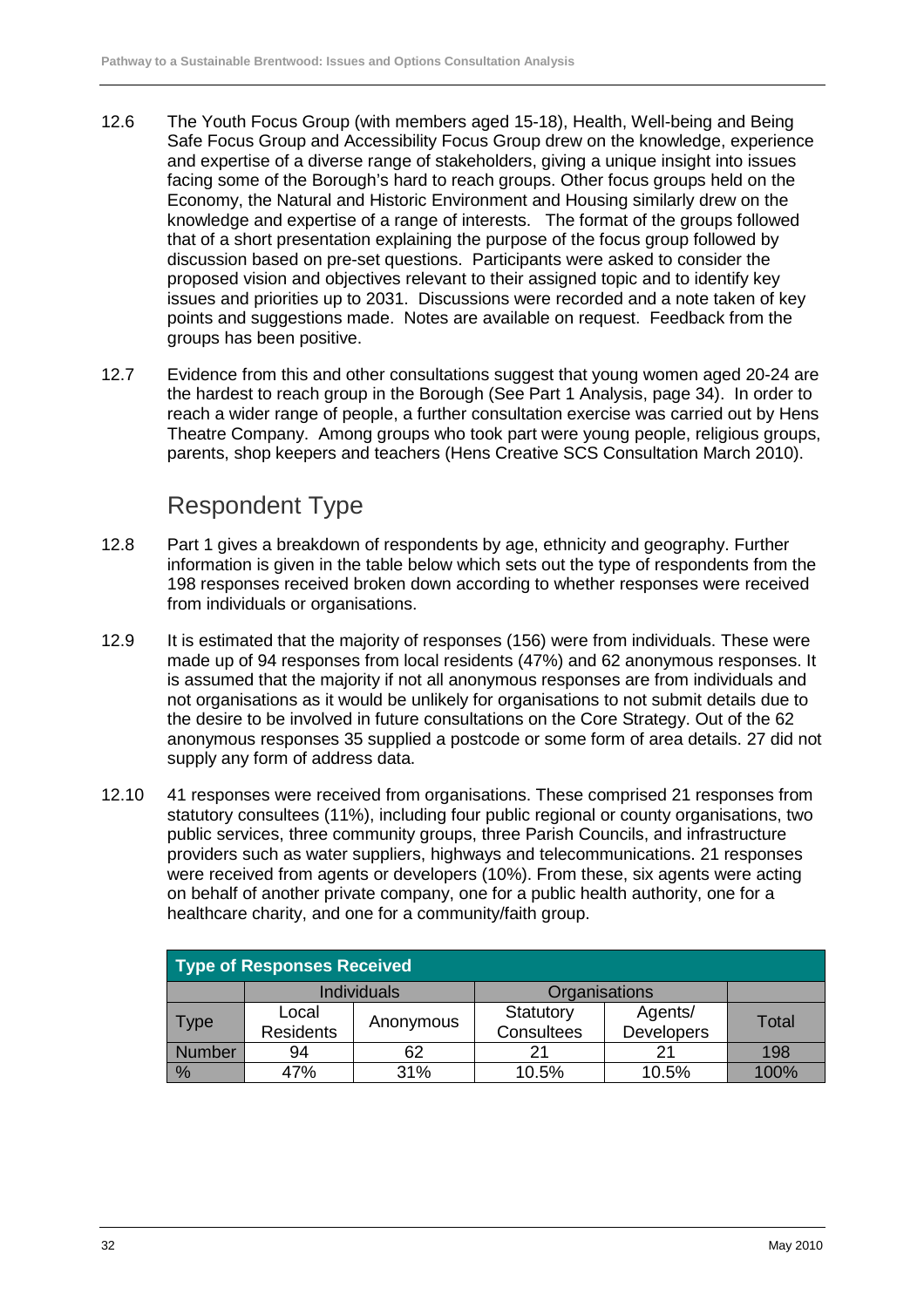# 13 Lessons for Future Consultations

13.1 Several lessons learnt from this consultation can potentially help us improve future consultations.

## **Publicity**

- 13.2 Despite some issues raised, mailing a leaflet to all households in the Borough advertising the consultation seems to have been relatively successful: 43% of respondents state that this was how they found out about the consultation. Although we made our best efforts to distribute the leaflet to every door, a number of residents appear not to have received this, however. In future, we must ensure that if we invest in this type of mailing, delivery methods are robust and the leaflet is designed in such a way as to grab the attention of those who receive it.
- 13.3 The consultation was widely advertised in the local press on several occasions. Posters advertising the consultation and copies of the consultation documents were placed in a number of locations around the Borough, including local libraries, the Town Hall and the Brentwood Centre. In future, further consideration could be given to placing posters in prominent locations such as supermarkets and shops in order to advertise the consultation even more widely. In addition, displays could be put up in locations where there is a high footfall of people.

## **Timing**

13.4 We are aware that the timing of the consultation could have been better. Due to the consultation taking place just before Christmas, it proved harder to engage with people who understandably had other commitments at this time of year. In future, it would be better to avoid consulting at this time of year. Where this is unavoidable extending the consultation period would help overcome this issue and give people more time to have their say.

## Level of Detail

- 13.5 Feedback from respondents suggests the overall level of detail provided within the leaflet appears to have been reasonable. Some felt that it was too detailed and others that it was not detailed enough. Potentially, this could be overcome by making it clearer in the leaflet sent out that there is further detail provided in another document. Using straightforward language and avoiding the use of jargon as far as possible should also help.
- 13.6 We should also consider whether it would be advantageous, in future, to send out a questionnaire with a leaflet as there is some concern that those who read the questionnaire on its own struggled to understand it without referring to either the consultation leaflet or full document. This might also encourage more people to respond. There is, however, a cost to this. Although it was originally felt that a large number of responses would come via the internet, the proportion of these was not as high as had been envisaged.